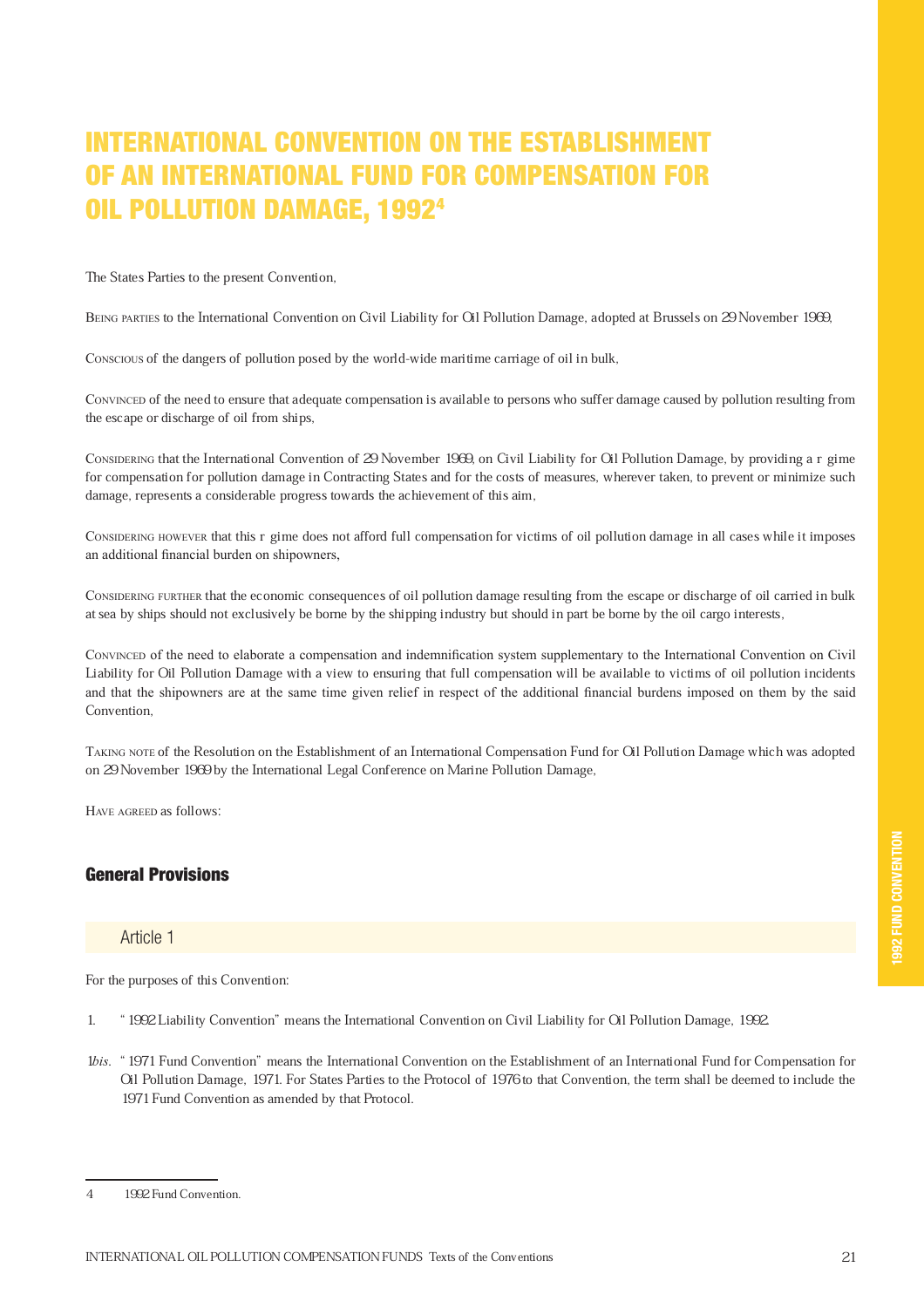- <sup>2</sup> "Ship", "Person", "Owner", "Oil", "Pollution Damage", "Preventive Measures", "Incident", and "Organization" have the same meaning as in Article I of the 1992 Liability Convention.
- 3 "Contributing Oil" means crude oil and fuel oil as defined in sub-paragraphs (a) and (b) below:
	- (a) "Crude Oil" means any liquid hydrocarbon mixture occurring naturally in the earth whether or not treated to render it suitable for transportation. It also includes crude oils from which certain distillate fractions have been removed (sometimes referred to as "topped crudes") or to which certain distillate fractions have been added (sometimes referred to as "spiked" or "reconstituted" crudes).
	- (b) "Fuel Oil" means heavy distillates or residues from crude oil or blends of such materials intended for use as a fuel for the production of heat or power of a quality equivalent to the "American Society for Testing and Materials' Specification for Number Four Fuel Oil (Designation D 396-69)", or heavier.
- <sup>4</sup> 4. "Unit of account" has the same meaning as in Article V, paragraph 9, of the 1992 Liability Convention.
- 5. "Ship's tonnage" has the same meaning as in Article V, paragraph 10, of the 1992 Liability Convention.
- $6$  "Ton", in relation to oil, means a metric ton.
- 7. "Guarantor" means any person providing insurance or other financial security to cover an owner's liability in pursuance of Article VII, paragraph 1, of the 1992 Liability Convention.
- $8$  "Terminal installation" means any site for the storage of oil in bulk which is capable of receiving oil from waterborne transportation, including any facility situated off-shore and linked to such site.
- 9. Where an incident consists of a series of occurrences, it shall be treated as having occurred on the date of the first such occurrence.

- 1. An International Fund for compensation for pollution damage, to be named "The International Oil Pollution Compensation Fund 1992" and hereinafter referred to as "the Fund", is hereby established with the following aims:
	- (a) to provide compensation for pollution damage to the extent that the protection afforded by the 1992 Liability Convention is inadequate:
	- (b) to give effect to the related purposes set out in this Convention.
- 2 The Fund shall in each Contracting State be recognized as a legal person capable under the laws of that State of assuming rights and obligations and of being a party in legal proceedings before the courts of that State. Each Contracting State shall recognize the Director of the Fund (hereinafter referred to as "The Director") as the legal representative of the Fund.

#### Article 3

This Convention shall apply exclusively:

(a) to pollution damage caused: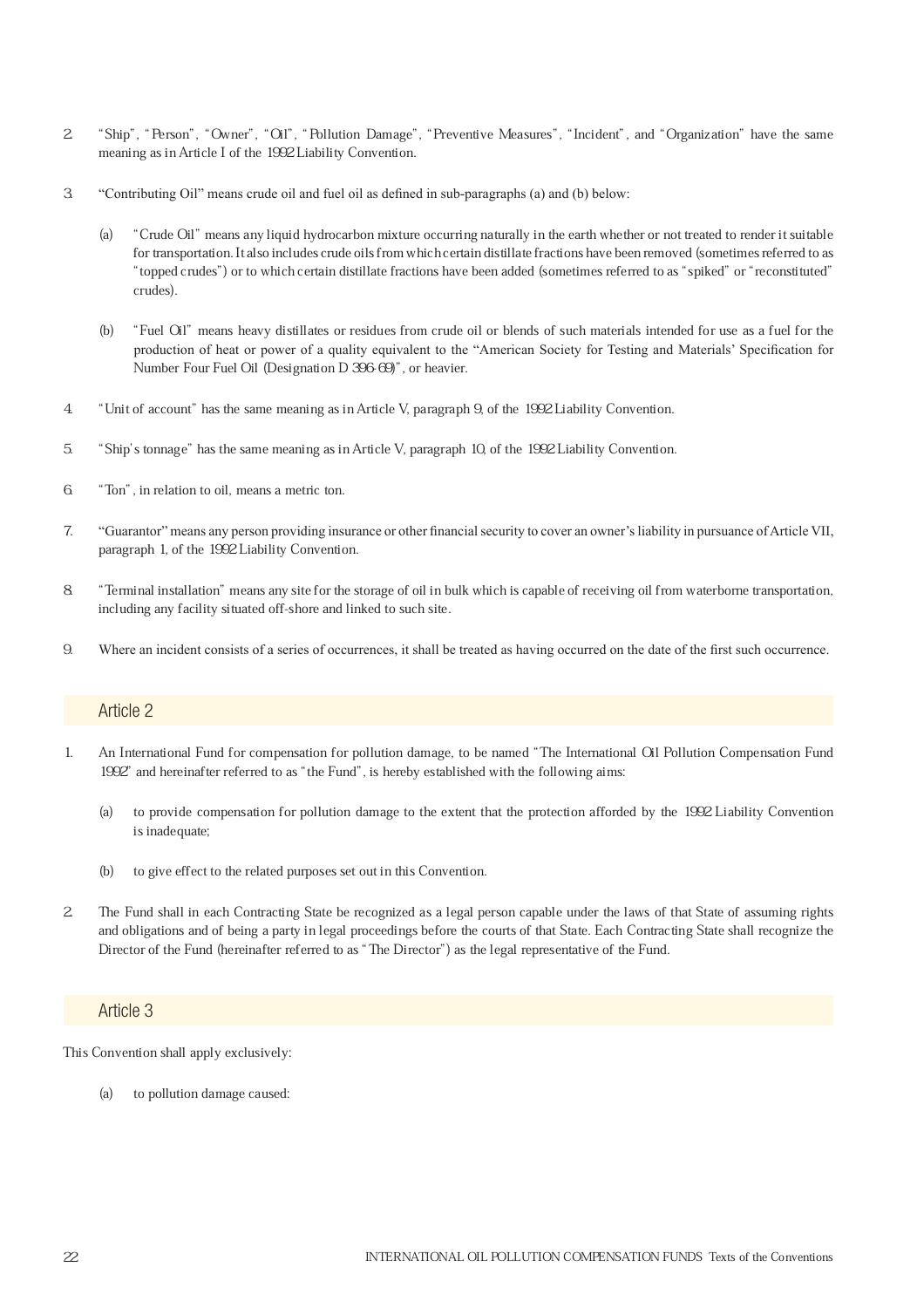- $(i)$  in the territory, including the territorial sea, of a Contracting State, and
- (ii) in the exclusive economic zone of a Contracting State, established in accordance with international law, or, if a Contracting State has not established such a zone, in an area beyond and adjacent to the territorial sea of that State determined by that State in accordance with international law and extending not more than 200 nautical miles from the baselines from which the breadth of its territorial sea is measured:
- $(b)$  to preventive measures, wherever taken, to prevent or minimize such damage.

#### **Compensation**

#### Article 4

- 1. For the purpose of fulfilling its function under Article 2, paragraph 1(a), the Fund shall pay compensation to any person suffering pollution damage if such person has been unable to obtain full and adequate compensation for the damage under the terms of the 1992 Liability Convention,
	- (a) because no liability for the damage arises under the 1992 Liability Convention;
	- (b) because the owner liable for the damage under the 1992 Liability Convention is financially incapable of meeting his obligations in full and any financial security that may be provided under Article VII of that Convention does not cover or is insufficient to satisfy the claims for compensation for the damage; an owner being treated as financially incapable of meeting his obligations and a financial security being treated as insufficient if the person suffering the damage has been unable to obtain full satisfaction of the amount of compensation due under the 1992 Liability Convention after having taken all reasonable steps to pursue the legal remedies available to him;
	- (c) because the damage exceeds the owner's liability under the 1992 Liability Convention as limited pursuant to Article V. paragraph 1, of that Convention or under the terms of any other international Convention in force or open for signature, ratification or accession at the date of this Convention.

Expenses reasonably incurred or sacrifices reasonably made by the owner voluntarily to prevent or minimize pollution damage shall be treated as pollution damage for the purposes of this Article.

- 2 The Fund shall incur no obligation under the preceding paragraph if:
	- (a) it proves that the pollution damage resulted from an act of war, hostilities, civil war or insurrection or was caused by oil which has escaped or been discharged from a warship or other ship owned or operated by a State and used, at the time of the incident, only on Government non-commercial service; or
	- (b) the claimant cannot prove that the damage resulted from an incident involving one or more ships.
- $\,3\quad$  If the Fund proves that the pollution damage resulted wholly or partially either from an act or omission done with the intent to cause damage by the person who suffered the damage or from the negligence of that person, the Fund may be exonerated wholly or partially from its obligation to pay compensation to such person. The Fund shall in any event be exonerated to the extent that the shipowner may have been exonerated under Article III, paragraph 3 of the 1992 Liability Convention. However, there shall be no such exoneration of the Fund with regard to preventive measures.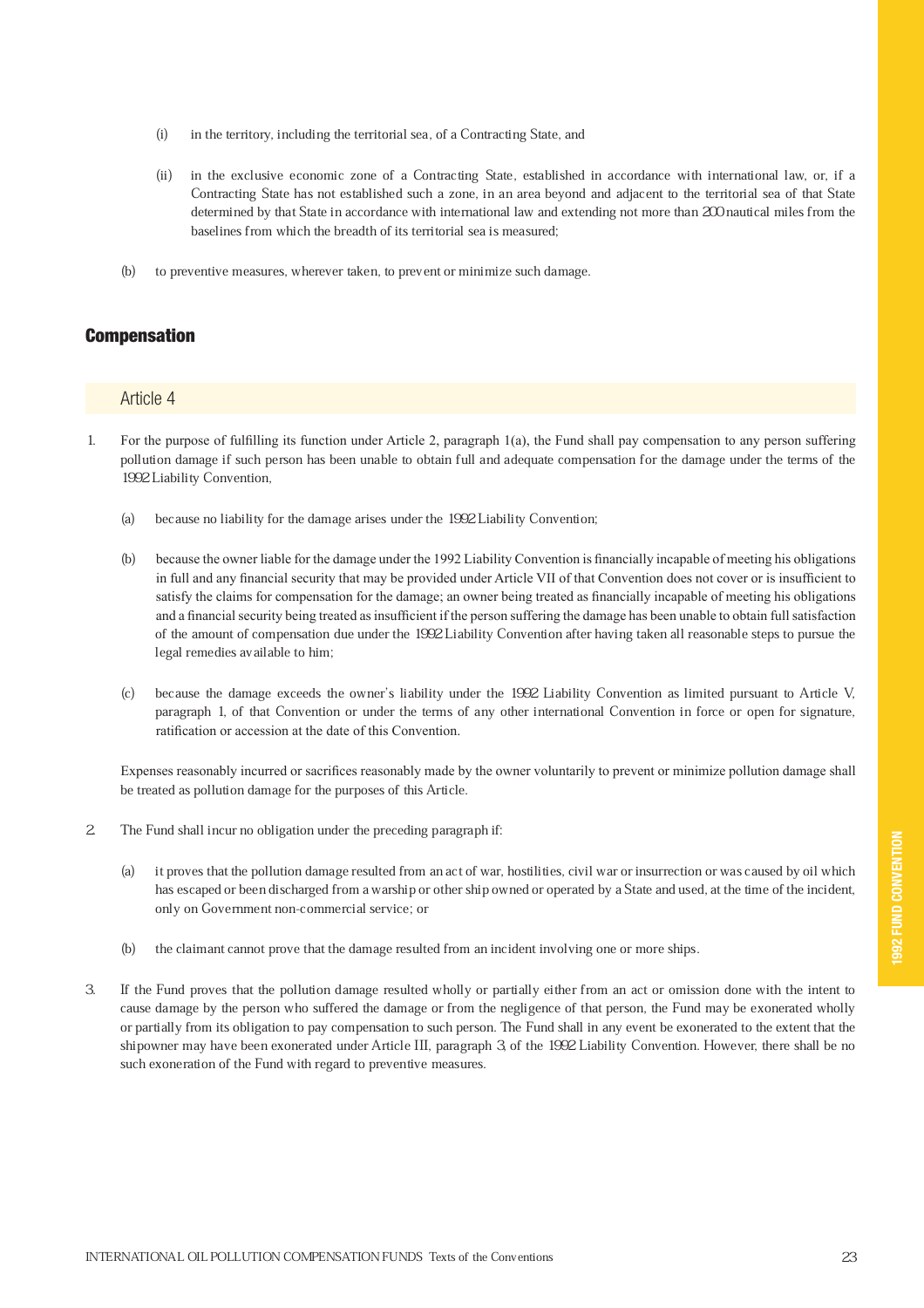- (a) Except as otherwise provided in sub-paragraphs (b) and (c) of this paragraph, the aggregate amount of compensation payable by the Fund under this Article shall in respect of any one incident be limited, so that the total sum of that amount and the amount of compensation actually paid under the 1992 Liability Convention for pollution damage within the scope of application of this Convention as defined in Article 3 shall not exceed  $203,000,000$  units of account<sup>5</sup>.  $\overline{4}$ 
	- (b) Except as otherwise provided in sub-paragraph (c), the aggregate amount of compensation payable by the Fund under this Article for pollution damage resulting from a natural phenomenon of an exceptional, inevitable and irresistible character shall not exceed 203,000,000 units of account<sup>5</sup>.
	- (c) The maximum amount of compensation referred to in sub-paragraphs (a) and (b) shall be  $300,740,000$  units of account<sup>5</sup> with respect to any incident occurring during any period when there are three Parties to this Convention in respect of which the combined relevant quantity of contributing oil received by persons in the territories of such Parties, during the preceding calendar year, equalled or exceeded 600 million tons.
	- (d) Interest accrued on a fund constituted in accordance with Article V, paragraph 3 of the 1992 Liability Convention, if any, shall not be taken into account for the computation of the maximum compensation payable by the Fund under this Article.
	- (e) The amounts mentioned in this Article shall be converted into national currency on the basis of the value of that currency by reference to the Special Drawing Right on the date of the decision of the Assembly of the Fund as to the first date of payment of compensation.
- 5. Where the amount of established claims against the Fund exceeds the aggregate amount of compensation payable under paragraph 4, the amount available shall be distributed in such a manner that the proportion between any established claim and the amount of compensation actually recovered by the claimant under this Convention shall be the same for all claimants.
- G The Assembly of the Fund may decide that, in exceptional cases, compensation in accordance with this Convention can be paid even if the owner of the ship has not constituted a fund in accordance with Article V, paragraph 3 of the 1992 Liability Convention. In such case paragraph 4(e) of this Article applies accordingly.
- 7. The Fund shall, at the request of a Contracting State, use its good offices as necessary to assist that State to secure promptly such personnel, material and services as are necessary to enable the State to take measures to prevent or mitigate pollution damage arising from an incident in respect of which the Fund may be called upon to pay compensation under this Convention.
- $8$  The Fund may on conditions to be laid down in the Internal Regulations provide credit facilities with a view to the taking of preventive measures against pollution damage arising from a particular incident in respect of which the Fund may be called upon to pay compensation under this Convention.

(deleted)

### Article 6

Rights to compensation under Article 4 shall be extinguished unless an action is brought thereunder or a notication has been made pursuant to Article 7, paragraph 6, within three years from the date when the damage occurred. However, in no case shall an action be brought after six years from the date of the incident which caused the damage.

<sup>5</sup> Lower amounts applied to incidents occurring before 1 November 2003; see pages 40-41.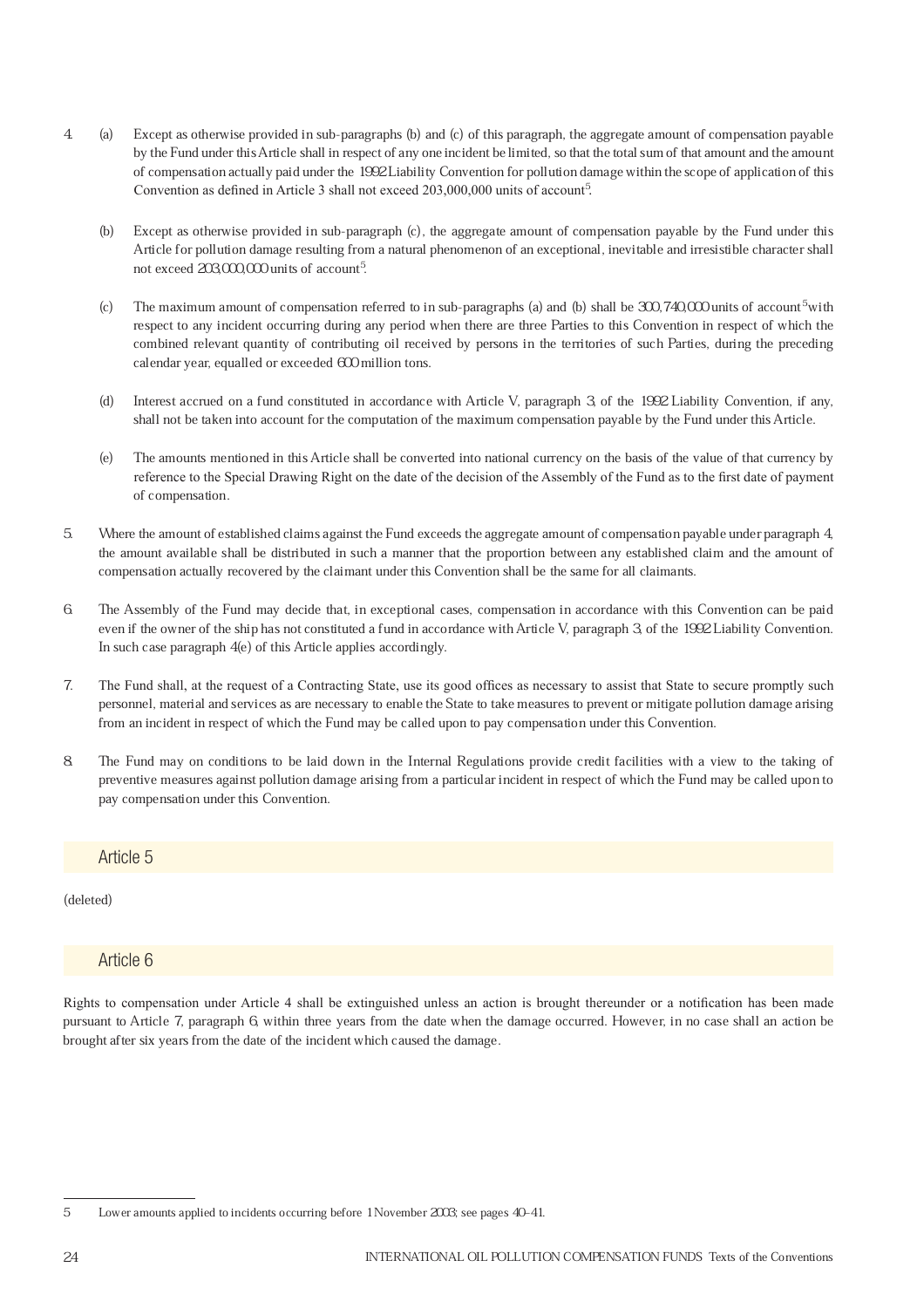- 1. Subject to the subsequent provisions of this Article, any action against the Fund for compensation under Article 4 of this Convention shall be brought only before a court competent under Article IX of the 1992 Liability Convention in respect of actions against the owner who is or who would, but for the provisions of Article III, paragraph 2, of that Convention, have been liable for pollution damage caused by the relevant incident.
- 2 Each Contracting State shall ensure that its courts possess the necessary jurisdiction to entertain such actions against the Fund as are referred to in paragraph 1.
- $\alpha$  Where an action for compensation for pollution damage has been brought before a court competent under Article IX of the 1992 Liability Convention against the owner of a ship or his guarantor, such court shall have exclusive jurisdictional competence over any action against the Fund for compensation under the provisions of Article 4 of this Convention in respect of the same damage. However, where an action for compensation for pollution damage under the 1992 Liability Convention has been brought before a court in a State Party to the 1992 Liability Convention but not to this Convention, any action against the Fund under Article 4 of this Convention shall at the option of the claimant be brought either before a court of the State where the Fund has its headquarters or before any court of a State Party to this Convention competent under Article IX of the 1992 Liability Convention.
- 4. Each Contracting State shall ensure that the Fund shall have the right to intervene as a party to any legal proceedings instituted in accordance with Article IX of the 1992 Liability Convention before a competent court of that State against the owner of a ship or his guarantor.
- $5$  Except as otherwise provided in paragraph 6 the Fund shall not be bound by any judgment or decision in proceedings to which it has not been a party or by any settlement to which it is not a party.
- 6. Without prejudice to the provisions of paragraph 4, where an action under the 1992 Liability Convention for compensation for pollution damage has been brought against an owner or his guarantor before a competent court in a Contracting State, each party to the proceedings shall be entitled under the national law of that State to notify the Fund of the proceedings. Where such notification has been made in accordance with the formalities required by the law of the court seized and in such time and in such a manner that the Fund has in fact been in a position effectively to intervene as a party to the proceedings, any judgment rendered by the court in such proceedings shall, after it has become final and enforceable in the State where the judgment was given, become binding upon the Fund in the sense that the facts and findings in that judgment may not be disputed by the Fund even if the Fund has not actually intervened in the proceedings.

#### Article 8

Subject to any decision concerning the distribution referred to in Article 4 paragraph 5, any judgment given against the Fund by a court having jurisdiction in accordance with Article 7, paragraphs 1 and 3, shall, when it has become enforceable in the State of origin and is in that State no longer subject to ordinary forms of review, be recognized and enforceable in each Contracting State on the same conditions as are prescribed in Article X of the 1992 Liability Convention.

#### Article 9

- 1. The Fund shall, in respect of any amount of compensation for pollution damage paid by the Fund in accordance with Article 4, paragraph 1, of this Convention, acquire by subrogation the rights that the person so compensated may enjoy under the 1992 Liability Convention against the owner or his guarantor.
- 2 Nothing in this Convention shall prejudice any right of recourse or subrogation of the Fund against persons other than those referred to in the preceding paragraph. In any event the right of the Fund to subrogation against such person shall not be less favourable than that of an insurer of the person to whom compensation has been paid.
- $3$  Without prejudice to any other rights of subrogation or recourse against the Fund which may exist, a Contracting State or agency thereof which has paid compensation for pollution damage in accordance with provisions of national law shall acquire by subrogation the rights which the person so compensated would have enjoyed under this Convention.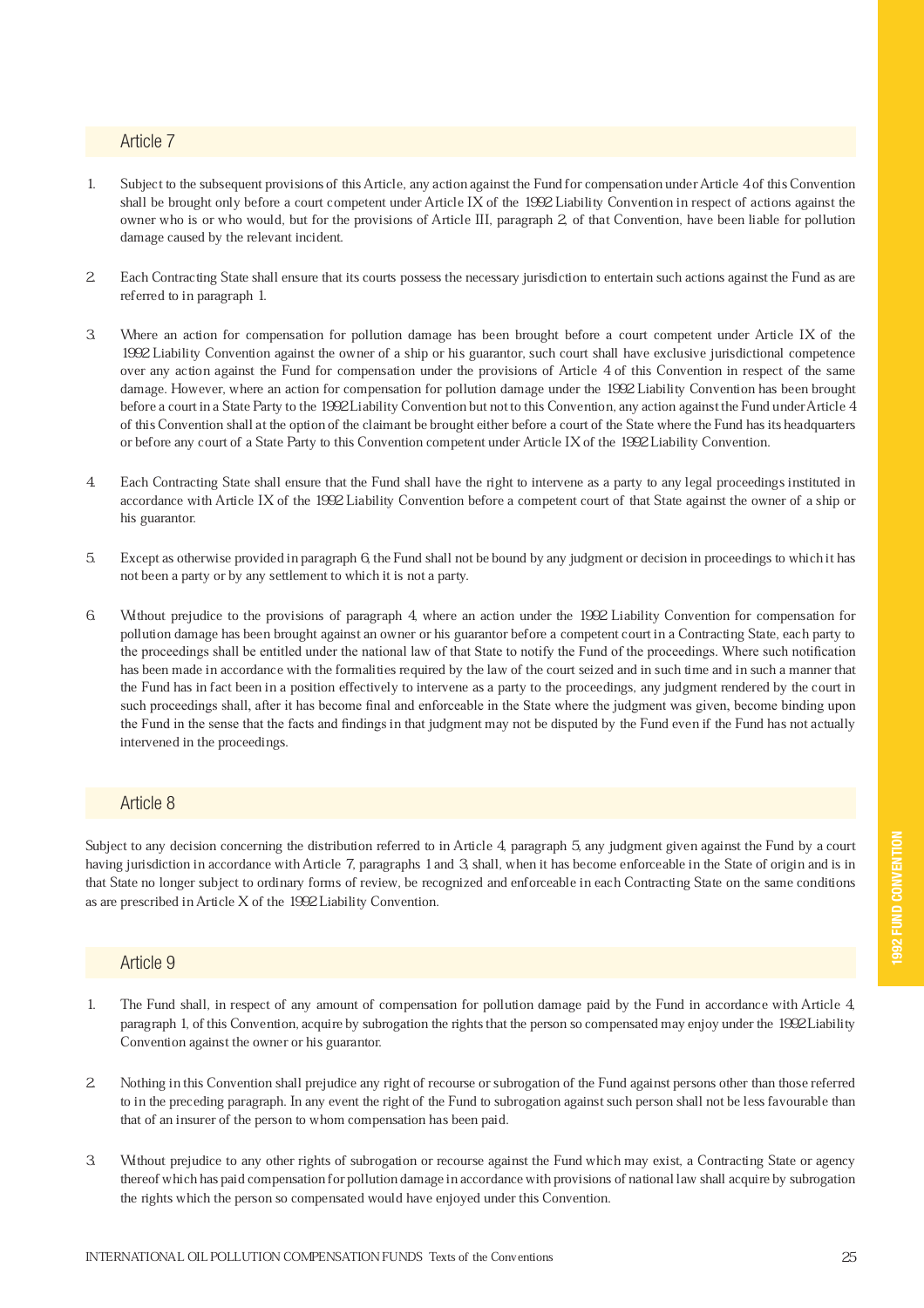# **Contributions**

#### Article 10

- 1. Annual contributions to the Fund shall be made in respect of each Contracting State by any person who, in the calendar year referred to in Article 12, paragraph 2(a) or (b), has received in total quantities exceeding 150,000 tons:
	- (a) in the ports or terminal installations in the territory of that State contributing oil carried by sea to such ports or terminal installations: and
	- (b) in any installations situated in the territory of that Contracting State contributing oil which has been carried by sea and discharged in a port or terminal installation of a non-Contracting State, provided that contributing oil shall only be taken into account by virtue of this sub-paragraph on first receipt in a Contracting State after its discharge in that non-Contracting State.
- (a) For the purposes of paragraph 1, where the quantity of contributing oil received in the territory of a Contracting State by any person in a calendar year when aggregated with the quantity of contributing oil received in the same Contracting State in that year by any associated person or persons exceeds 150,000 tons, such person shall pay contributions in respect of the actual quantity received by him notwithstanding that that quantity did not exceed 150,000 tons.  $\overline{2}$ 
	- (b) "Associated person" means any subsidiary or commonly controlled entity. The question whether a person comes within this definition shall be determined by the national law of the State concerned.

#### Article 11

(deleted)

#### Article 12

1. With a view to assessing the amount of annual contributions due, if any, and taking account of the necessity to maintain sufficient liquid funds, the Assembly shall for each calendar year make an estimate in the form of a budget of:

#### Expenditure  $(i)$

- (a) costs and expenses of the administration of the Fund in the relevant year and any deficit from operations in preceding years;
- (b) payments to be made by the Fund in the relevant year for the satisfaction of claims against the Fund due under Article 4, including repayment on loans previously taken by the Fund for the satisfaction of such claims, to the extent that the aggregate amount of such claims in respect of any one incident does not exceed four million units of account;
- (c) payments to be made by the Fund in the relevant year for the satisfaction of claims against the Fund due under Article 4, including repayments on loans previously taken by the Fund for the satisfaction of such claims, to the extent that the aggregate amount of such claims in respect of any one incident is in excess of four million units of account;

#### Income  $(ii)$

- (a) surplus funds from operations in preceding vears, including any interest:
- (b) annual contributions, if required to balance the budget;
- $k$  any other income.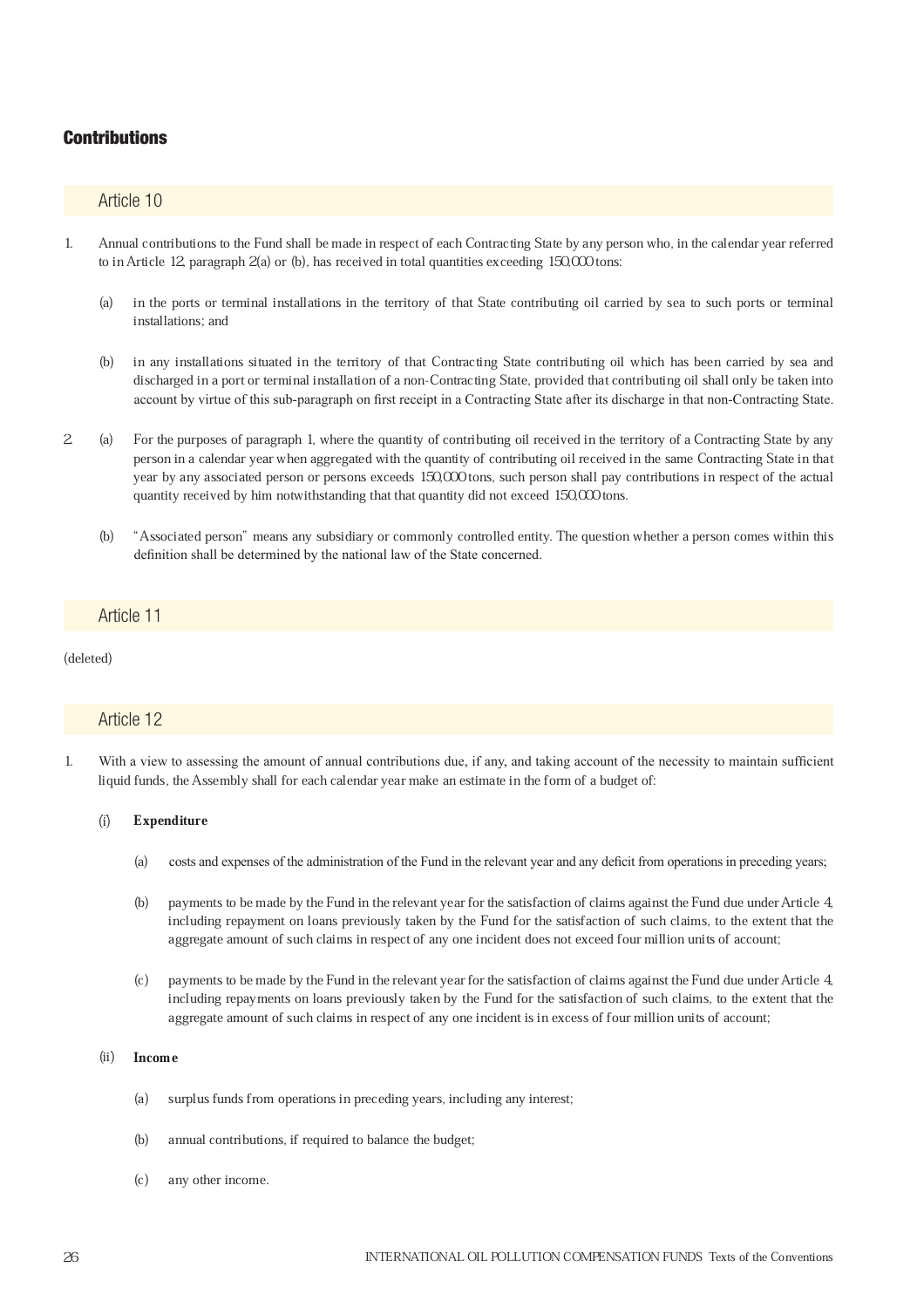- 2 The Assembly shall decide the total amount of contributions to be levied. On the basis of that decision, the Director shall, in respect of each Contracting State, calculate for each person referred to in Article 10the amount of his annual contribution:
	- (a) in so far as the contribution is for the satisfaction of payments referred to in paragraph  $1(i)(a)$  and (b) on the basis of a fixed sum for each ton of contributing oil received in the relevant State by such persons during the preceding calendar year; and
	- (b) in so far as the contribution is for the satisfaction of payments referred to in paragraph  $1(i)(c)$  of this Article on the basis of a fixed sum for each ton of contributing oil received by such person during the calendar year preceding that in which the incident in question occurred, provided that State was a Party to this Convention at the date of the incident.
- $3$  The sums referred to in paragraph 2 above shall be arrived at by dividing the relevant total amount of contributions required by the total amount of contributing oil received in all Contracting States in the relevant year.
- 4 The annual contribution shall be due on the date to be laid down in the Internal Regulations of the Fund. The Assembly may decide on a different date of payment.
- 5 The Assembly may decide, under conditions to be laid down in the Financial Regulations of the Fund, to make transfers between funds received in accordance with Article 122(a) and funds received in accordance with Article 122(b).

- 1. The amount of any contribution due under Article 12 and which is in arrears shall bear interest at a rate which shall be determined in accordance with the Internal Regulations of the Fund, provided that different rates may be fixed for different circumstances.
- Each Contracting State shall ensure that any obligation to contribute to the Fund arising under this Convention in respect of oil received within the territory of that State is fullled and shall take any appropriate measures under its law, including the imposing of such sanctions as it may deem necessary, with a view to the effective execution of any such obligation; provided, however, that such measures shall only be directed against those persons who are under an obligation to contribute to the Fund.
- QE Where a person who is liable in accordance with the provisions of Articles 10 and 12 to make contributions to the Fund does not full his obligations in respect of any such contribution or any part thereof and is in arrear, the Director shall take all appropriate action against such person on behalf of the Fund with a view to the recovery of the amount due. However, where the defaulting contributor is manifestly insolvent or the circumstances otherwise so warrant, the Assembly may, upon recommendation of the Director, decide that no action shall be taken or continued against the contributor.

#### Article 14

- 1. Each Contracting State may at the time when it deposits its instrument of ratification or accession or at any time thereafter declare that it assumes itself obligations that are incumbent under this Convention on any person who is liable to contribute to the Fund in accordance with Article 1Q paragraph 1, in respect of oil received within the territory of that State. Such declaration shall be made in writing and shall specify which obligations are assumed.
- 2 Where a declaration under paragraph 1 is made prior to the entry into force of this Convention in accordance with Article 40 it shall be deposited with the Secretary-General of the Organization who shall after the entry into force of the Convention communicate the declaration to the Director.
- $\beta$  A declaration under paragraph 1 which is made after the entry into force of this Convention shall be deposited with the Director.
- A declaration made in accordance with this Article may be withdrawn by the relevant State giving notice thereof in writing to the Director. Such notification shall take effect three months after the Director's receipt thereof.
- 5. Any State which is bound by a declaration made under this Article shall, in any proceedings brought against it before a competent court in respect of any obligation specified in the declaration, waive any immunity that it would otherwise be entitled to invoke.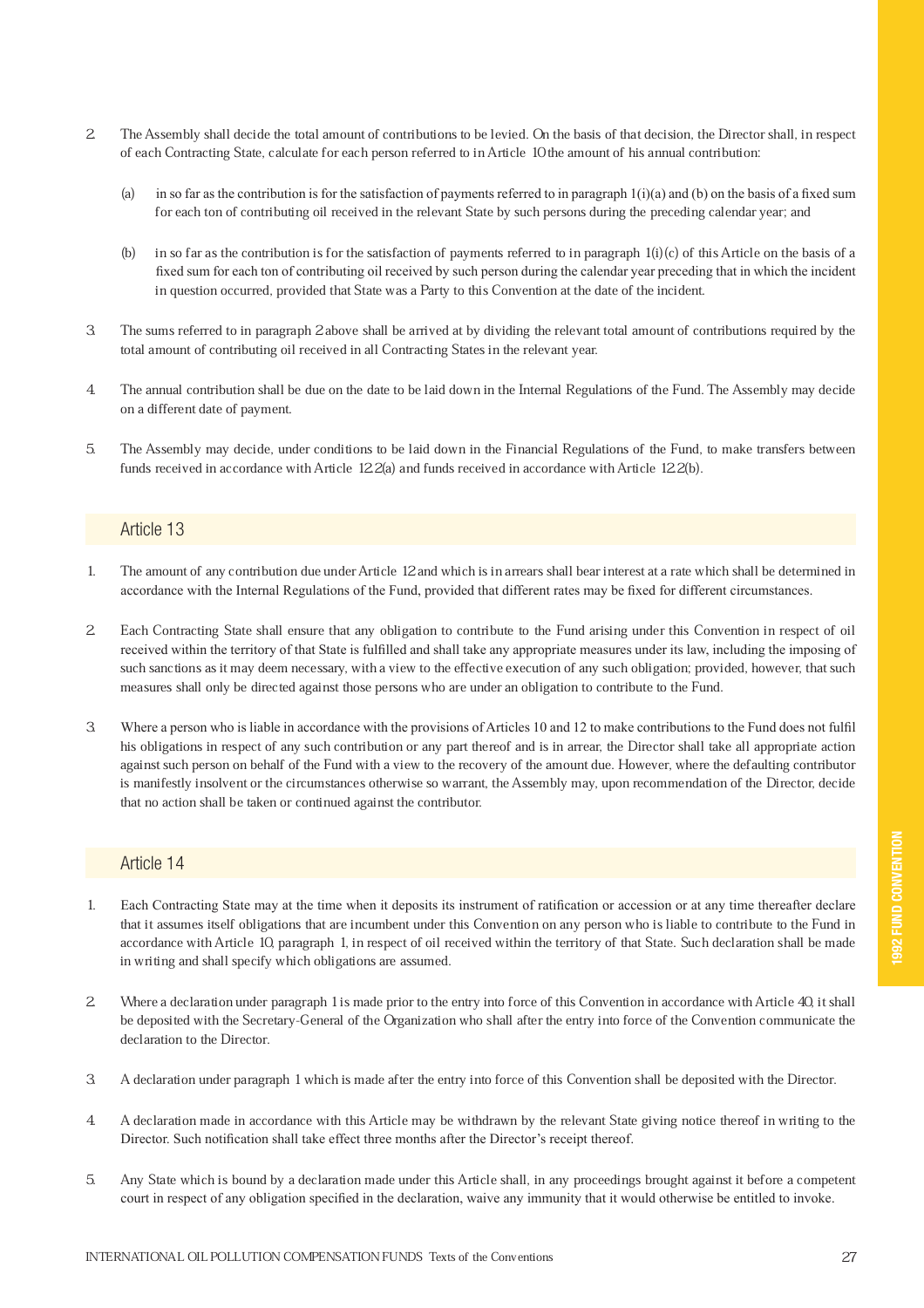- 1. Each Contracting State shall ensure that any person who receives contributing oil within its territory in such quantities that he is liable to contribute to the Fund appears on a list to be established and kept up to date by the Director in accordance with the subsequent provisions of this Article.
- 2602 For the purposes set out in paragraph 1, each Contracting State shall communicate, at a time and in the manner to be prescribed in the Internal Regulations, to the Director the name and address of any person who in respect of that State is liable to contribute to the Fund pursuant to Article 1Q as well as data on the relevant quantities of contributing oil received by any such person during the preceding calendar year.
- S To the purposes of ascertaining who are, at any given time, the persons liable to contribute to the Fund in accordance with Article 10, paragraph 1, and of establishing, where applicable, the quantities of oil to be taken into account for any such person when determining the amount of his contribution, the list shall be *prima facie* evidence of the facts stated therein.
- 4 Where a Contracting State does not fulfil its obligations to submit to the Director the communication referred to in paragraph 2 and this results in a financial loss for the Fund, that Contracting State shall be liable to compensate the Fund for such loss. The Assembly shall, on the recommendation of the Director, decide whether such compensation shall be payable by that Contracting State.

## Organization and Administration

#### Article 16

The Fund shall have an Assembly and a Secretariat headed by a Director.

#### Assembly

### Article 17

The Assembly shall consist of all Contracting States to this Convention.

#### Article 18

The functions of the Assembly shall be:

- 1. to elect at each regular session its Chairman and two Vice-Chairmen who shall hold office until the next regular session;
- 2<sub>to</sub> determine its own rules of procedure, subject to the provisions of this Convention;
- 3 to adopt Internal Regulations necessary for the proper functioning of the Fund;
- 4 to appoint the Director and make provisions for the appointment of such other personnel as may be necessary and determine the terms and conditions of service of the Director and other personnel;
- 5 to adopt the annual budget and fix the annual contributions;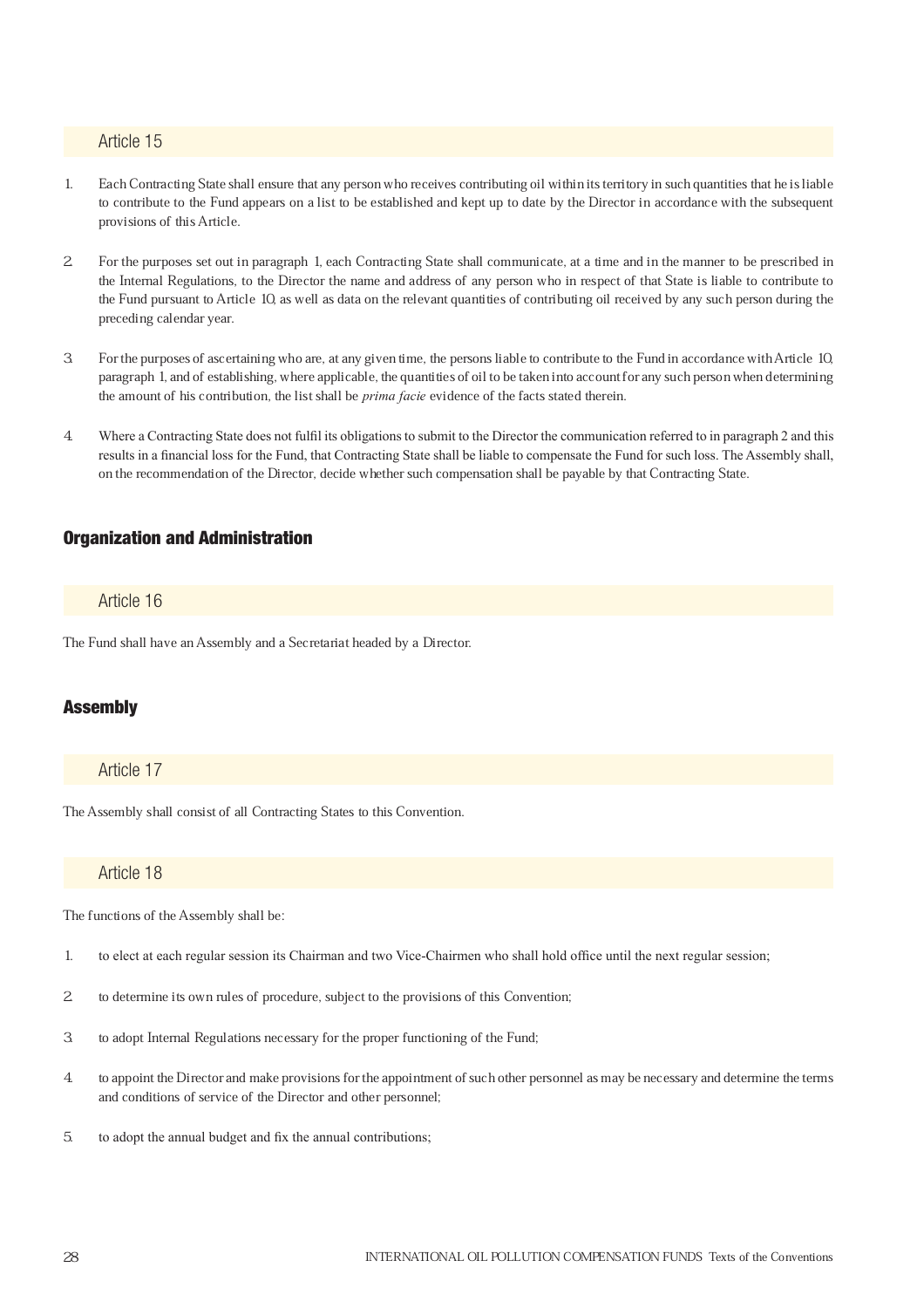- 
- ;D to establish any temporary or permanent subsidiary body it may consider to be necessary, to dene its terms of reference and to give it the authority needed to perform the functions entrusted to it; when appointing the members of such body, the Assembly shall endeavour to secure an equitable geographical distribution of members and to ensure that the Contracting States, in respect of which the largest quantities of contributing oil are being received, are appropriately represented; the Rules of Procedure of the Assembly

7. to approve settlements of claims against the Fund, to take decisions in respect of the distribution among claimants of the available amount of compensation in accordance with Article 4, paragraph 5, and to determine the terms and conditions according to which provisional payments in respect of claims shall be made with a view to ensuring that victims of pollution damage are compensated

- 10. to determine which non-Contracting States and which inter-governmental and international non-governmental organizations shall be admitted to take part, without voting rights, in meetings of the Assembly and subsidiary bodies;
- 11. to give instructions concerning the administration of the Fund to the Director and subsidiary bodies;
- 12. (deleted);

8 (deleted).

13 to supervise the proper execution of the Convention and of its own decisions;

may be applied, *mutatis mutandis*, for the work of such subsidiary body;

G to appoint auditors and approve the accounts of the Fund;

as promptly as possible;

14 to perform such other functions as are allocated to it under the Convention or are otherwise necessary for the proper operation of the Fund.

# Article 19

- 1. Regular sessions of the Assembly shall take place once every calendar year upon convocation by the Director.
- $2$  Extraordinary sessions of the Assembly shall be convened by the Director at the request of at least one third of the members of the Assembly and may be convened on the Director's own initiative after consultation with the Chairman of the Assembly. The Director shall give members at least thirty days' notice of such sessions.

### Article 20

A majority of the members of the Assembly shall constitute a quorum for its meetings.

### Articles 21-27

(deleted)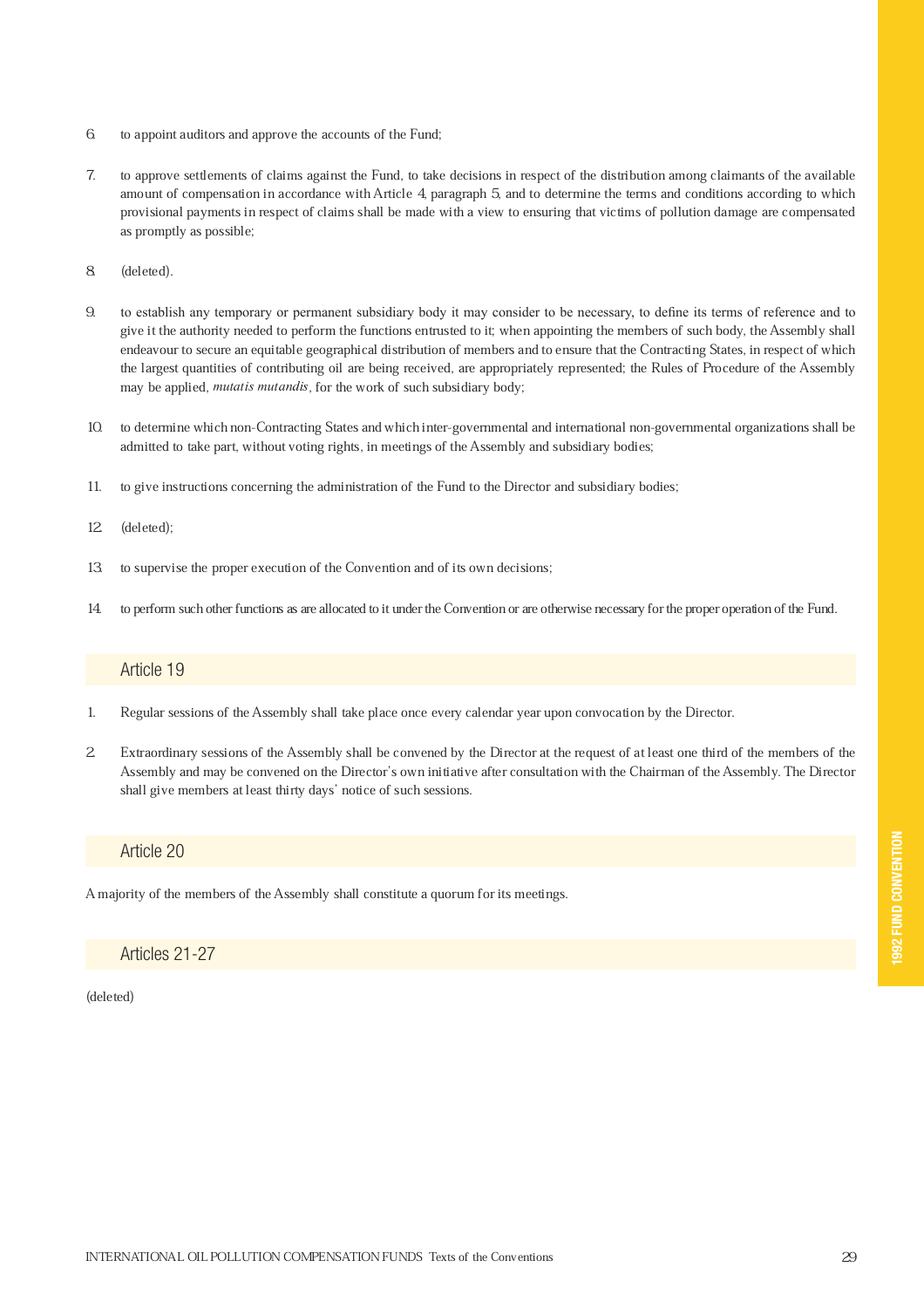# **Secretariat**

#### Article 28

- 1. The Secretariat shall comprise the Director and such staff as the administration of the Fund may require.
- 2 The Director shall be the legal representative of the Fund.

#### Article 29

- 1. The Director shall be the chief administrative officer of the Fund. Subject to the instructions given to him by the Assembly, he shall berform those functions which are assigned to him by this Convention, the Internal Regulations of the Fund and the Assembly.
- 2 The Director shall in particular:
	- (a) appoint the personnel required for the administration of the Fund;
	- (b) take all appropriate measures with a view to the proper administration of the Fund's assets;
	- (c) collect the contributions due under this Convention while observing in particular the provisions of Article 13, paragraph 3
	- (d) to the extent necessary to deal with claims against the Fund and carry out the other functions of the Fund, employ the services of legal, financial and other experts;
	- (e) take all appropriate measures for dealing with claims against the Fund within the limits and on conditions to be laid down in the Internal Regulations, including the final settlement of claims without the prior approval of the Assembly where these Regulations so provide;
	- O5P prepare and submit to the Assembly the nancial statements and budget estimates for each calendar year;
	- (g) prepare, in consultation with the Chairman of the Assembly, and publish a report of the activities of the Fund during the previous calendar year;
	- (h) prepare, collect and circulate the papers, documents, agenda, minutes and information that may be required for the work of the Assembly and subsidiary bodies.

#### Article 30

In the performance of their duties the Director and the staff and experts appointed by him shall not seek or receive instructions from any Government or from any authority external to the Fund. They shall refrain from any action which might reflect on their position as international ofcials. Each Contracting State on its part undertakes to respect the exclusively international character of the responsibilities of the Director and the staff and experts appointed by him, and not to seek to influence them in the discharge of their duties.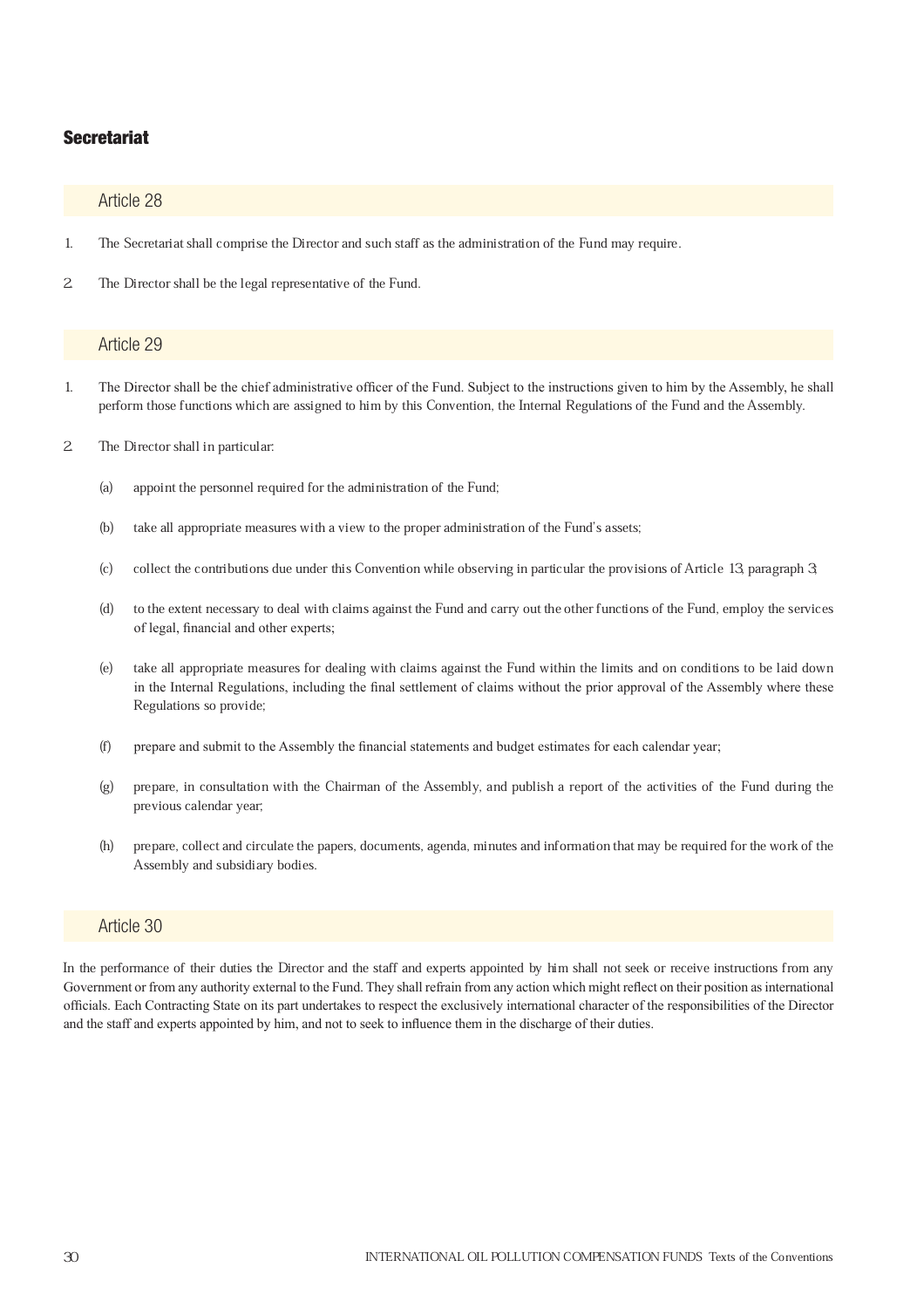# Finances

#### Article 31

- 1. Each Contracting State shall bear the salary, travel and other expenses of its own delegation to the Assembly and of its representatives on subsidiary bodies.
- 2 Any other expenses incurred in the operation of the Fund shall be borne by the Fund.

## **Voting**

## Article 32

The following provisions shall apply to voting in the Assembly:

- (a) each member shall have one vote;
- (b) except as otherwise provided in Article 33 decisions of the Assembly shall be by a majority vote of the members present and voting:
- (c) decisions where a three-fourths or a two-thirds majority is required shall be by a three-fourths or two-thirds majority vote, as the case may be, of those present;
- (d) for the purpose of this Article the phrase "members present" means "members present at the meeting at the time of the vote", and the phrase "members present and voting" means "members present and casting an affirmative or negative vote". Members who abstain from voting shall be considered as not voting.

#### Article 33

The following decisions of the Assembly shall require a two-thirds majority:

- (a) a decision under Article 13, paragraph 3 not to take or continue action against a contributor;
- (b) the appointment of the Director under Article 18, paragraph  $4$ ;
- (c) the establishment of subsidiary bodies, under Article 18, paragraph 9, and matters relating to such establishment.

#### Article 34

- 1. The Fund, its assets, income, including contributions, and other property shall enjoy in all Contracting States exemption from all direct taxation.
- 2 When the Fund makes substantial purchases of movable or immovable property, or has important work carried out which is necessary for the exercise of its official activities and the cost of which includes indirect taxes or sales taxes, the Governments of Member States shall take, whenever possible, appropriate measures for the remission or refund of the amount of such duties and taxes.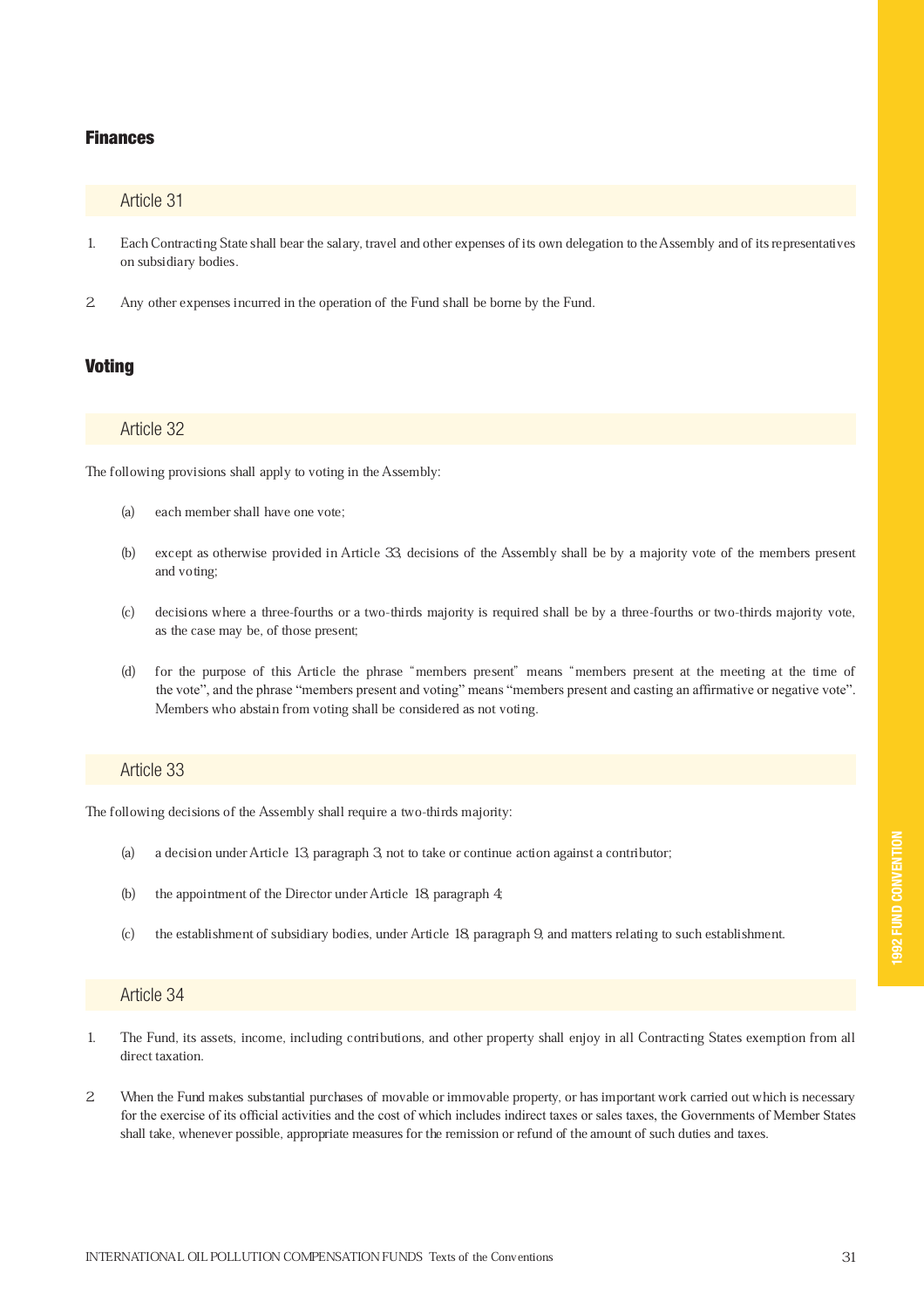- $3$  No exemption shall be accorded in the case of duties, taxes or dues which merely constitute payment for public utility services.
- 1 The Fund shall enjoy exemption from all customs duties, taxes and other related taxes on articles imported or exported by it or on its behalf for its official use. Articles thus imported shall not be transferred either for consideration or gratis on the territory of the country into which they have been imported except on conditions agreed by the Government of that country.
- 5 Persons contributing to the Fund and victims and owners of ships receiving compensation from the Fund shall be subject to the fiscal legislation of the State where they are taxable, no special exemption or other benefit being conferred on them in this respect.
- $6$  Information relating to individual contributors supplied for the purpose of this Convention shall not be divulged outside the Fund except in so far as it may be strictly necessary to enable the Fund to carry out its functions including the bringing and defending of legal proceedings.
- 7. Independently of existing or future regulations concerning currency or transfers, Contracting States shall authorize the transfer and payment of any contribution to the Fund and of any compensation paid by the Fund without any restriction.

### Transitional Provisions

#### Article 35

Claims for compensation under Article 4 arising from incidents occurring after the date of entry into force of this Convention may not be brought against the Fund earlier than the one hundred and twentieth day after that date.

#### Article 36

The Secretary-General of the Organization shall convene the first session of the Assembly. This session shall take place as soon as possible after entry into force of this Convention and, in any case, not more than thirty days after such entry into force.

#### Article 36 bis

The following transitional provisions shall apply in the period, hereinafter referred to as the transitional period, commencing with the date of entry into force of this Convention and ending with the date on which the denunciations provided for in Article 31 of the 1992 Protocol to amend the 1971 Fund Convention take effect:

- (a) In the application of paragraph 1(a) of Article 2 of this Convention, the reference to the 1992 Liability Convention shall include reference to the International Convention on Civil Liability for Oil Pollution Damage, 1969, either in its original version or as amended by the Protocol thereto of 1976 (referred to in this Article as "the 1969 Liability Convention"), and also the 1971 Fund Convention.
- (b) Where an incident has caused pollution damage within the scope of this Convention, the Fund shall pay compensation to any person suffering pollution damage only if, and to the extent that, such person has been unable to obtain full and adequate compensation for the damage under the terms of the 1969 Liability Convention, the 1971 Fund Convention and the 1992 Liability Convention, provided that, in respect of pollution damage within the scope of this Convention in respect of a Party to this Convention but not a Party to the 1971 Fund Convention, the Fund shall pay compensation to any person suffering pollution damage only if, and to the extent that, such person would have been unable to obtain full and adequate compensation had that State been party to each of the above-mentioned Conventions.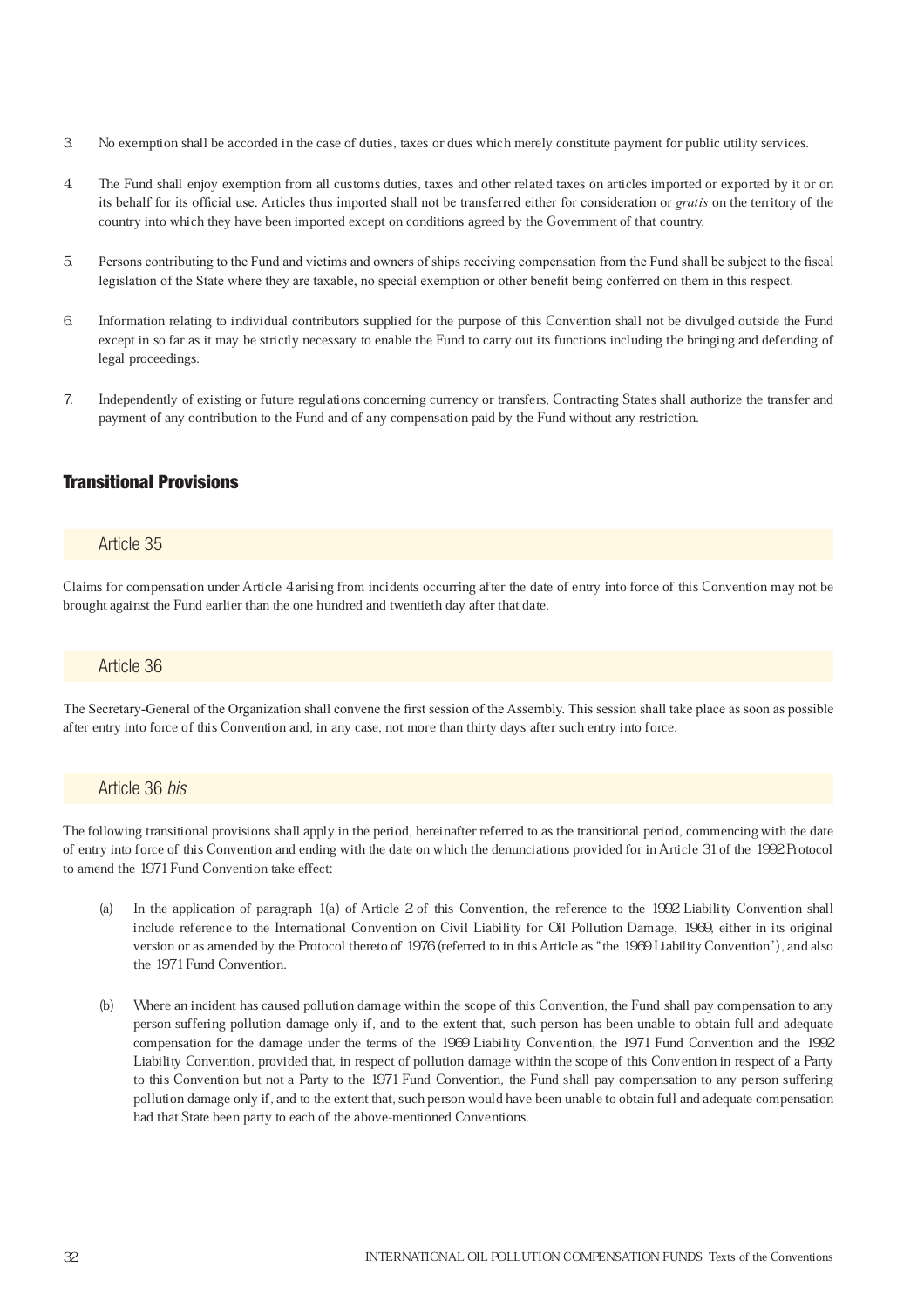**1992 FUND CONVENTION**

**1992 FUND CONVENTION** 

- $\mu$  In the application of Article 4 of this Convention, the amount to be taken into account in determining the aggregate amount of compensation payable by the Fund shall also include the amount of compensation actually paid under the 1969 Liability Convention, if any, and the amount of compensation actually paid or deemed to have been paid under the 1971 Fund Convention.
- (d) Paragraph 1 of Article 9 of this Convention shall also apply to the rights enjoyed under the 1969 Liability Convention.

#### Article 36 ter

- 1. Subject to paragraph 4 of this Article, the aggregate amount of the annual contributions payable in respect of contributing oil received in a single Contracting State during a calendar year shall not exceed 27.5% of the total amount of annual contributions pursuant to the 1992 Protocol to amend the 1971 Fund Convention, in respect of that calendar year.
- 2 If the application of the provisions in paragraphs 2 and 3 of Article 12 would result in the aggregate amount of the contributions payable by contributors in a single Contracting State in respect of a given calendar year exceeding 27.5% of the total annual contributions, the contributions payable by all contributors in that State shall be reduced pro rata so that their aggregate contributions equal 27.5% of the total annual contributions to the Fund in respect of that year.
- 3 If the contributions payable by persons in a given Contracting State shall be reduced pursuant to paragraph 2 of this Article, the contributions payable by persons in all other Contracting States shall be increased *pro rata* so as to ensure that the total amount of contributions payable by all persons liable to contribute to the Fund in respect of the calendar year in question will reach the total amount of contributions decided by the Assembly.
- 4 The provisions in paragraphs 1 to 3 of this Article shall operate until the total quantity of contributing oil received in all Contracting States in a calendar year has reached 750 million tons or until a period of 5 years after the date of entry into force of the said 1992 Protocol has elapsed, whichever occurs earlier.

#### Article 36 quater

Notwithstanding the provisions of this Convention, the following provisions shall apply to the administration of the Fund during the period in which both the 1971 Fund Convention and this Convention are in force:

- (a) The Secretariat of the Fund, established by the 1971 Fund Convention (hereinafter referred to as "the 1971 Fund"), headed by the Director, may also function as the Secretariat and the Director of the Fund.
- (b) If, in accordance with sub-paragraph (a), the Secretariat and the Director of the 1971 Fund also perform the function of Secretariat and Director of the Fund, the Fund shall be represented, in cases of conflict of interests between the 1971 Fund and the Fund, by the Chairman of the Assembly of the Fund.
- (c) The Director and the staff and experts appointed by him, performing their duties under this Convention and the 1971 Fund Convention, shall not be regarded as contravening the provisions of Article 30 of this Convention in so far as they discharge their duties in accordance with this Article.
- (d) The Assembly of the Fund shall endeavour not to take decisions which are incompatible with decisions taken by the Assembly of the 1971 Fund. If differences of opinion with respect to common administrative issues arise, the Assembly of the Fund shall try to reach a consensus with the Assembly of the 1971 Fund, in a spirit of mutual co-operation and with the common aims of both organizations in mind.
- (e) The Fund may succeed to the rights, obligations and assets of the 1971 Fund if the Assembly of the 1971 Fund so decides, in accordance with Article 44, paragraph 2, of the 1971 Fund Convention.
- (f) The Fund shall reimburse to the 1971 Fund all costs and expenses arising from administrative services performed by the 1971 Fund on behalf of the Fund.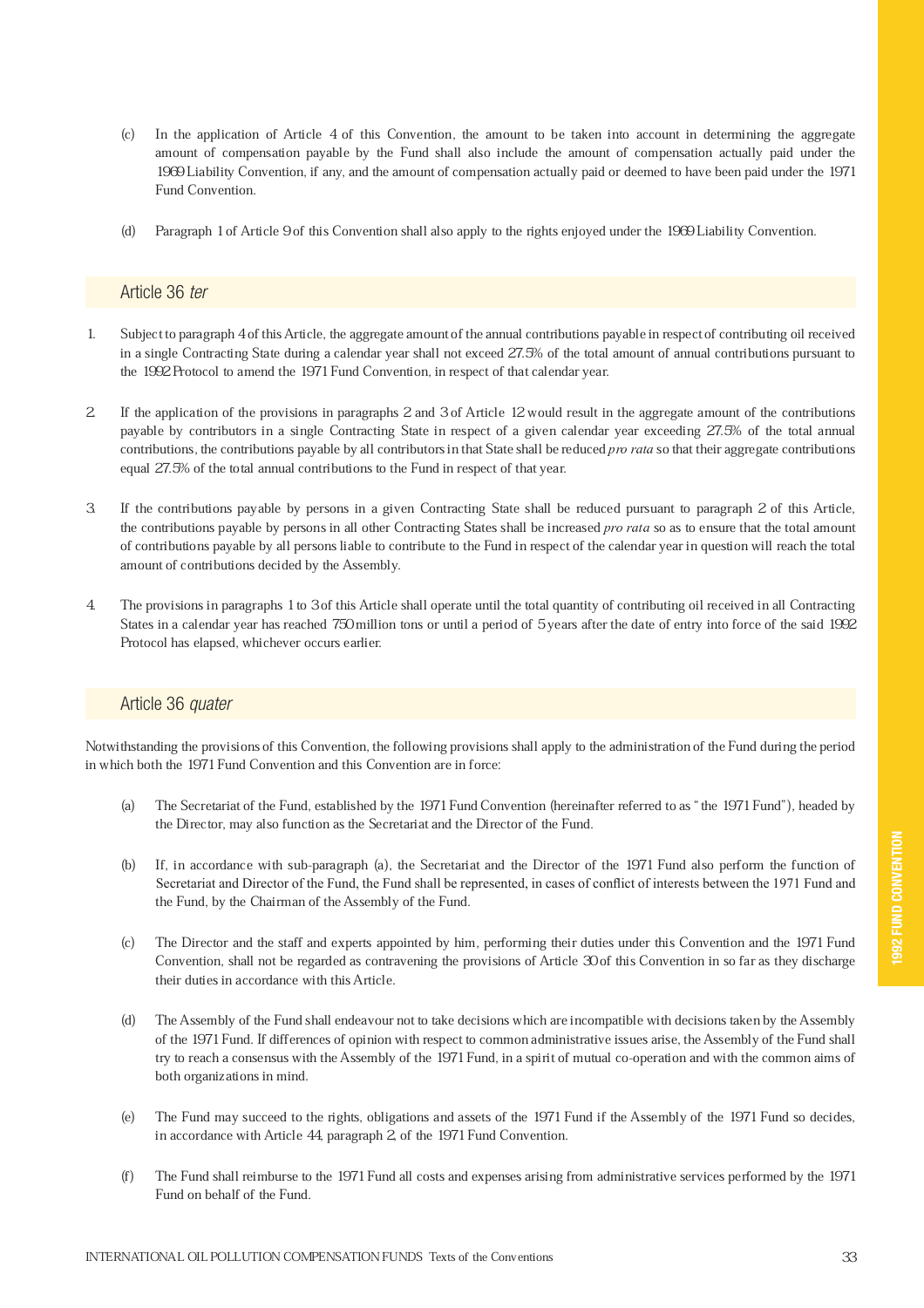Article 36 quinquies

## Final clauses

The final clauses of this Convention shall be Articles 28 to 39 of the Protocol of 1992 to amend the 1971 Fund Convention. References in this Convention to Contracting States shall be taken to mean references to the Contracting States of that Protocol.

# **Final Clauses of the Protocol of 1992 to amend the 1971 Fund Convention**

#### Article 28

Signature, ratification, acceptance, approval and accession

- 1. This Protocol shall be open for signature at London from 15 January 1993 to 14 January 1994 by any State which has signed the 1992 Liability Convention.
- 2 Subject to paragraph 4, this Protocol shall be ratified, accepted or approved by States which have signed it.
- 3 Subject to paragraph 4 this Protocol is open for accession by States which did not sign it.
- <sup>4</sup> This Protocol may be ratified, accepted, approved or acceded to only by States which have ratified, accepted, approved or acceded to the 1992 Liability Convention.
- ID Ratication, acceptance, approval or accession shall be effected by the deposit of a formal instrument to that effect with the Secretary-General of the Organization.
- 6. A State which is a Party to this Protocol but is not a Party to the 1971 Fund Convention shall be bound by the provisions of the 1971 Fund Convention as amended by this Protocol in relation to other Parties hereto, but shall not be bound by the provisions of the 1971 Fund Convention in relation to Parties thereto.
- 7. Any instrument of ratification, acceptance, approval or accession deposited after the entry into force of an amendment to the 1971 Fund Convention as amended by this Protocol shall be deemed to apply to the Convention so amended, as modified by such amendment.

#### Article 29

#### Information on contributing oil

- 1. Before this Protocol comes into force for a State, that State shall, when depositing an instrument referred to in Article 28, paragraph 5, and annually thereafter at a date to be determined by the Secretary-General of the Organization, communicate to him the name and address of any person who in respect of that State would be liable to contribute to the Fund pursuant to Article 10of the 1971 Fund Convention as amended by this Protocol as well as data on the relevant quantities of contributing oil received by any such person in the territory of that State during the preceding calendar year.
- 2 During the transitional period, the Director shall, for Parties, communicate annually to the Secretary-General of the Organization data on quantities of contributing oil received by persons liable to contribute to the Fund pursuant to Article 10 of the 1971 Fund Convention as amended by this Protocol.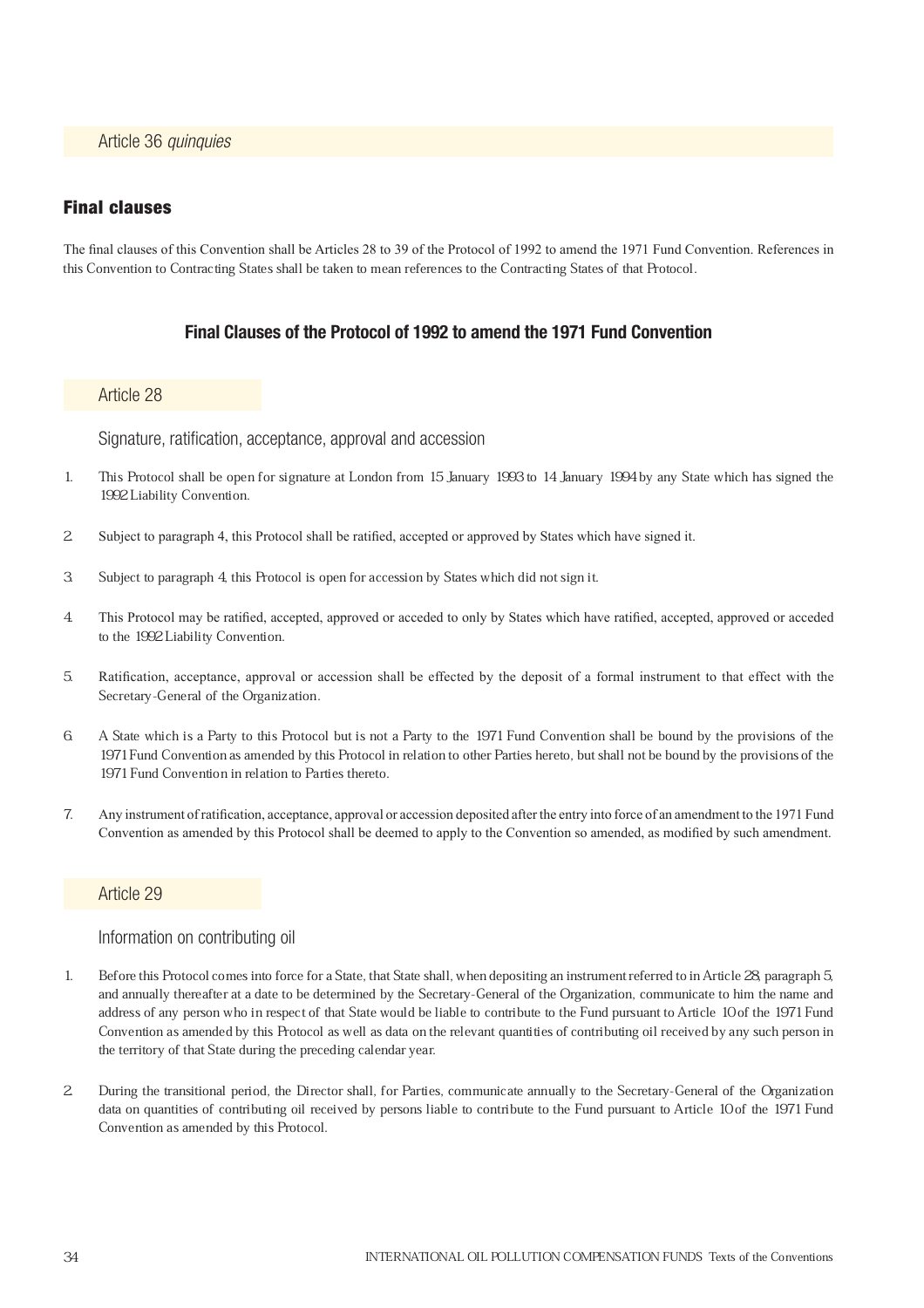Entry into force

- 1. This Protocol shall enter into force twelve months following the date on which the following requirements are fulfilled:
	- (a) at least eight States have deposited instruments of ratification, acceptance, approval or accession with the Secretary-General of the Organization; and
	- (b) the Secretary-General of the Organization has received information in accordance with Article 29 that those persons who would be liable to contribute pursuant to Article 10of the 1971 Fund Convention as amended by this Protocol have received during the preceding calendar year a total quantity of at least 450 million tons of contributing oil.
- 2 However, this Protocol shall not enter into force before the 1992 Liability Convention has entered into force.
- := For each State which raties, accepts, approves or accedes to this Protocol after the conditions in paragraph 1 for entry into force have been met, the Protocol shall enter into force twelve months following the date of the deposit by such State of the appropriate instrument.
- Any State may, at the time of the deposit of its instrument of ratification, acceptance, approval or accession in respect of this Protocol declare that such instrument shall not take effect for the purpose of this Article until the end of the six-month period n Article 31.
- 5 Any State which has made a declaration in accordance with the preceding paragraph may withdraw it at any time by means of a notification addressed to the Secretary-General of the Organization. Any such withdrawal shall take effect on the date the notification is received, and any State making such a withdrawal shall be deemed to have deposited its instrument of ratification, acceptance, approval or accession in respect of this Protocol on that date.
- G Any State which has made a declaration under Article 13 paragraph 2 of the Protocol of 1992 to amend the 1969 Liability Convention shall be deemed to have also made a declaration under paragraph 4 of this Article. Withdrawal of a declaration under the said Article 13, paragraph 2, shall be deemed to constitute withdrawal also under paragraph 5 of this Article.

### Article 31

### Denunciation of the 1969 and 1971 Conventions

Subject to Article 30, within six months following the date on which the following requirements are fulfilled:

- (a) at least eight States have become Parties to this Protocol or have deposited instruments of ratification, acceptance, approval or accession with the Secretary-General of the Organization, whether or not subject to Article 30, paragraph 4, and
- (b) the Secretary-General of the Organization has received information in accordance with Article 29 that those persons who are or would be liable to contribute pursuant to Article 10of the 1971 Fund Convention as amended by this Protocol have received during the preceding calendar year a total quantity of at least 750 million tons of contributing oil;

each Party to this Protocol and each State which has deposited an instrument of ratication, acceptance, approval or accession, whether or not subject to Article 30, paragraph 4, shall, if party thereto, denounce the 1971 Fund Convention and the 1969 Liability Convention with effect twelve months after the expiry of the above-mentioned six-month period.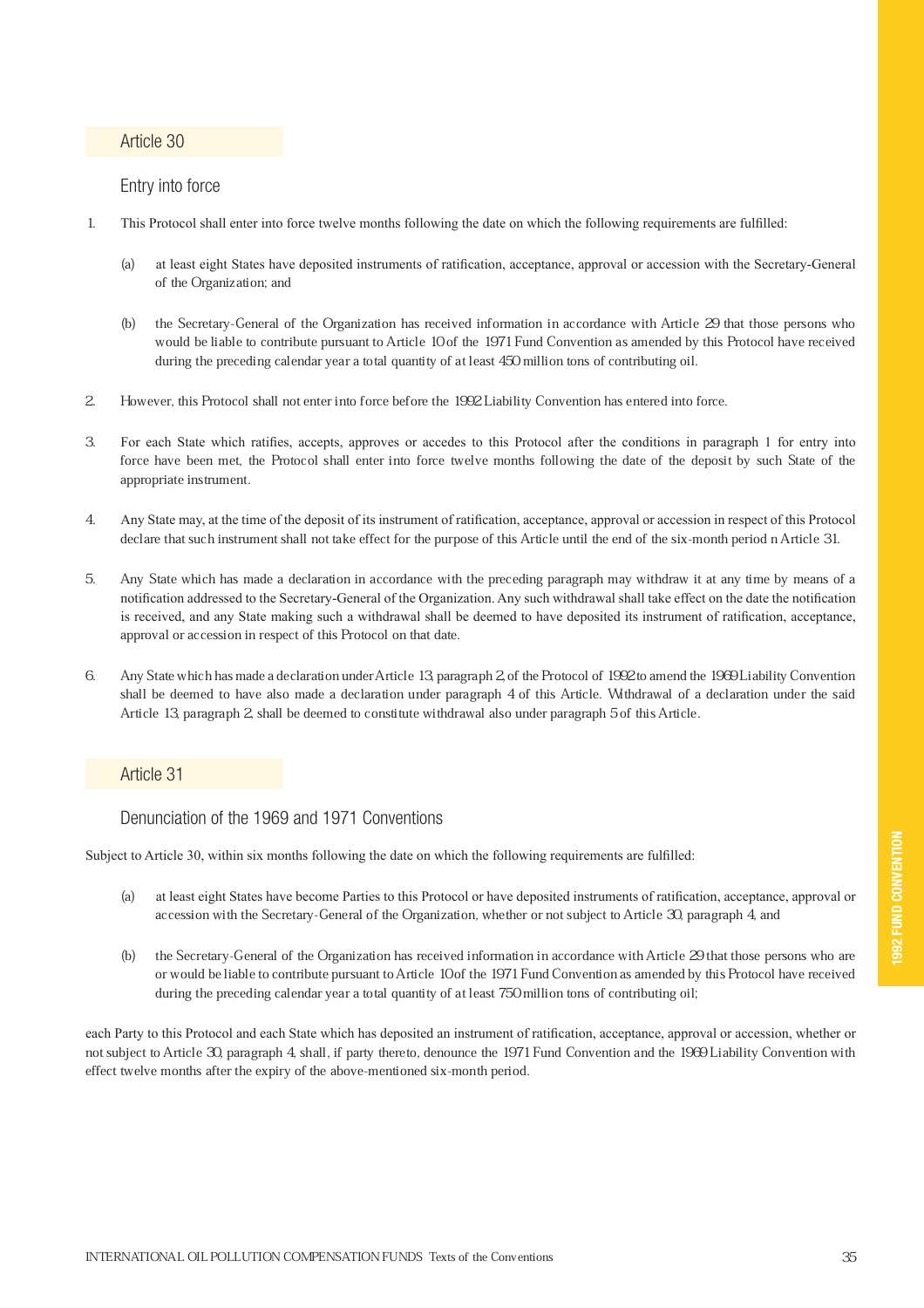#### Revision and amendment

- 1. A conference for the purpose of revising or amending the 1992 Fund Convention may be convened by the Organization.
- 2 The Organization shall convene a Conference of Contracting States for the purpose of revising or amending the 1992Fund Convention at the request of not less than one third of all Contracting States.

#### Article 33

#### Amendment of compensation limits

- 1. Upon the request of at least one quarter of the Contracting States, any proposal to amend the limits of amounts of compensation laid down in Article 4, paragraph 4, of the 1971 Fund Convention as amended by this Protocol shall be circulated by the Secretary-General to all Members of the Organization and to all Contracting States.
- Any amendment proposed and circulated as above shall be submitted to the Legal Committee of the Organization for consideration at a date at least six months after the date of its circulation.
- 3 All Contracting States to the 1971 Fund Convention as amended by this Protocol, whether or not Members of the Organization, shall be entitled to participate in the proceedings of the Legal Committee for the consideration and adoption of amendments.
- 4 Amendments shall be adopted by a two-thirds majority of the Contracting States present and voting in the Legal Committee, expanded as provided for in paragraph 3 on condition that at least one half of the Contracting States shall be present at the time of voting.
- 5. When acting on a proposal to amend the limits, the Legal Committee shall take into account the experience of incidents and in particular the amount of damage resulting therefrom and changes in the monetary values. It shall also take into account the relationship between the limits in Article 4, paragraph 4, of the 1971 Fund Convention as amended by this Protocol and those in Article V, paragraph 1 of the International Convention on Civil Liability for Oil Pollution Damage, 1992
- (a) No amendment of the limits under this Article may be considered before 15 January 1998 nor less than five years from the date of entry into force of a previous amendment under this Article. No amendment under this Article shall be considered before this Protocol has entered into force.  $6 \overline{)}$ 
	- (b) No limit may be increased so as to exceed an amount which corresponds to the limit laid down in the 1971 Fund Convention as amended by this Protocol increased by six per cent per year calculated on a compound basis from 15 January 1993.
	- (c) No limit may be increased so as to exceed an amount which corresponds to the limit laid down in the 1971 Fund Convention as amended by this Protocol multiplied by three.
- PJ Any amendment adopted in accordance with paragraph 4 shall be notied by the Organization to all Contracting States. The amendment shall be deemed to have been accepted at the end of a period of eighteen months after the date of notification unless within that period not less than one quarter of the States that were Contracting States at the time of the adoption of the amendment by the Legal Committee have communicated to the Organization that they do not accept the amendment in which case the amendment is rejected and shall have no effect.
- $\,$  8  $\,$  An amendment deemed to have been accepted in accordance with paragraph 7 shall enter into force eighteen months after its acceptance.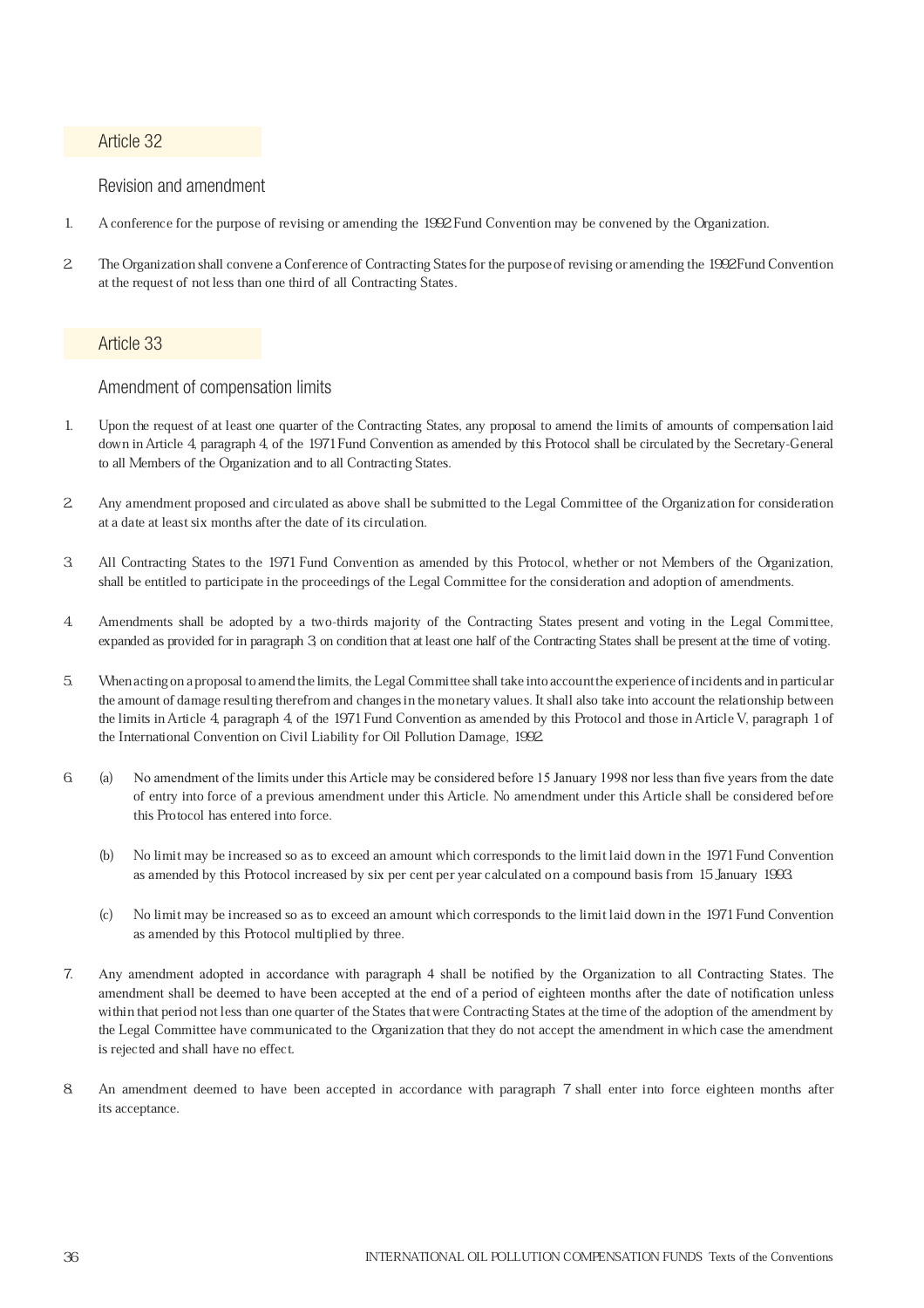- 9. All Contracting States shall be bound by the amendment, unless they denounce this Protocol in accordance with Article 34, paragraphs 1 and 2, at least six months before the amendment enters into force. Such denunciation shall take effect when the amendment enters into force.
- 10. When an amendment has been adopted by the Legal Committee but the eighteen-month period for its acceptance has not yet expired, a State which becomes a Contracting State during that period shall be bound by the amendment if it enters into force. A State which becomes a Contracting State after that period shall be bound by an amendment which has been accepted in accordance with paragraph 7. In the cases referred to in this paragraph, a State becomes bound by an amendment when that amendment enters into force, or when this Protocol enters into force for that State, if later.

### **Denunciation**

- 1. This Protocol may be denounced by any Party at any time after the date on which it enters into force for that Party.
- 2 Denunciation shall be effected by the deposit of an instrument with the Secretary-General of the Organization.
- 3 A denunciation shall take effect twelve months, or such longer period as may be specified in the instrument of denunciation, after its deposit with the Secretary-General of the Organization.
- 4 Denunciation of the 1992 Liability Convention shall be deemed to be a denunciation of this Protocol. Such denunciation shall take effect on the date on which denunciation of the Protocol of 1992 to amend the 1969 Liability Convention takes effect according to Article 16of that Protocol.
- 5. Any Contracting State to this Protocol which has not denounced the 1971 Fund Convention and the 1969 Liability Convention as required by Article 31 shall be deemed to have denounced this Protocol with effect twelve months after the expiry of the six-month period mentioned in that Article. As from the date on which the denunciations provided for in Article 31 take effect, any Party to this Protocol which deposits an instrument of ratification, acceptance, approval or accession to the 1969 Liability Convention shall be deemed to have denounced this Protocol with effect from the date on which such instrument takes effect.
- G As between the Parties to this Protocol, denunciation by any of them of the 1971 Fund Convention in accordance with Article 41 thereof shall not be construed in any way as a denunciation of the 1971 Fund Convention as amended by this Protocol.
- 7. Notwithstanding a denunciation of this Protocol by a Party pursuant to this Article, any provisions of this Protocol relating to the obligations to make contributions under Article 10 of the 1971 Fund Convention as amended by this Protocol with respect to an incident referred to in Article 12 paragraph 2(b), of that amended Convention and occurring before the denunciation takes effect shall continue to apply.

### Article 35

# Extraordinary sessions of the Assembly

- 1. Any Contracting State may, within ninety days after the deposit of an instrument of denunciation the result of which it considers will significantly increase the level of contributions for the remaining Contracting States, request the Director to convene an extraordinary session of the Assembly. The Director shall convene the Assembly to meet not later than sixty days after receipt of the request.
- 2 The Director may convene, on his own initiative, an extraordinary session of the Assembly to meet within sixty days after the deposit of any instrument of denunciation, if he considers that such denunciation will result in a signicant increase in the level of contributions of the remaining Contracting States.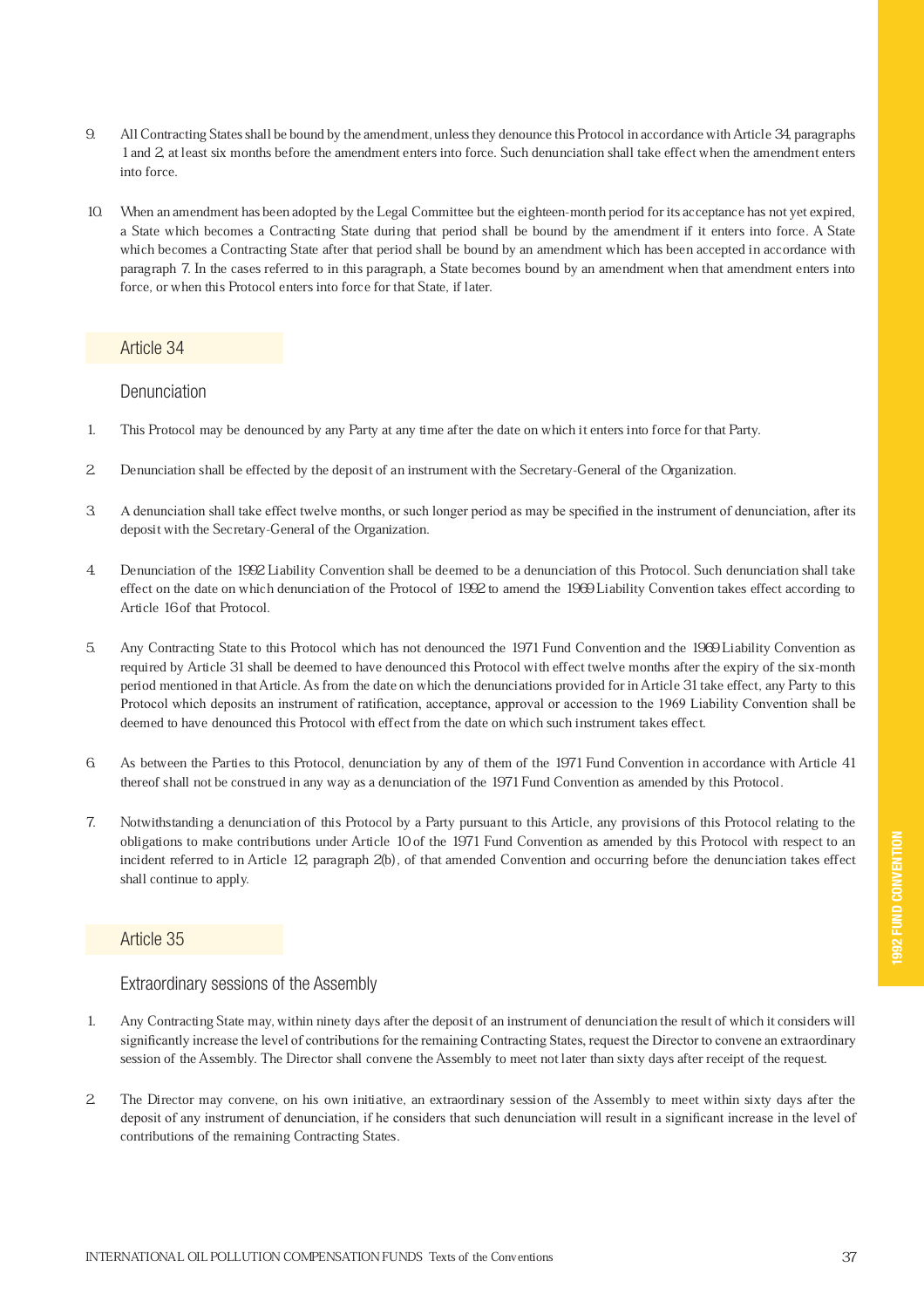$3$  If the Assembly at an extraordinary session convened in accordance with paragraph 1 or 2 decides that the denunciation will result in a significant increase in the level of contributions for the remaining Contracting States, any such State may, not later than one hundred and twenty days before the date on which the denunciation takes effect, denounce this Protocol with effect from the same date.

#### Article 36

**Termination** 

- 1. This Protocol shall cease to be in force on the date when the number of Contracting States falls below three.
- 2 States which are bound by this Protocol on the day before the date it ceases to be in force shall enable the Fund to exercise its functions as described under Article 37 of this Protocol and shall, for that purpose only, remain bound by this Protocol.

Article 37

Winding up of the Fund

- 1. If this Protocol ceases to be in force, the Fund shall nevertheless:
	- (a) meet its obligations in respect of any incident occurring before the Protocol ceased to be in force;
	- (b) be entitled to exercise its rights to contributions to the extent that these contributions are necessary to meet the obligations under sub-paragraph (a), including expenses for the administration of the Fund necessary for this purpose.
- 2 The Assembly shall take all appropriate measures to complete the winding up of the Fund including the distribution in an equitable manner of any remaining assets among those persons who have contributed to the Fund.
- 3 For the purposes of this Article the Fund shall remain a legal person.

#### Article 38

**Depositary** 

- 1. This Protocol and any amendments accepted under Article 33 shall be deposited with the Secretary-General of the Organization.
- 2 The Secretary-General of the Organization shall:
	- (a) inform all States which have signed or acceded to this Protocol of:
		- $(i)$  each new signature or deposit of an instrument together with the date thereof;
		- (ii) each declaration and notification under Article 30 including declarations and withdrawals deemed to have been made in accordance with that Article;
		- (iii) the date of entry into force of this Protocol;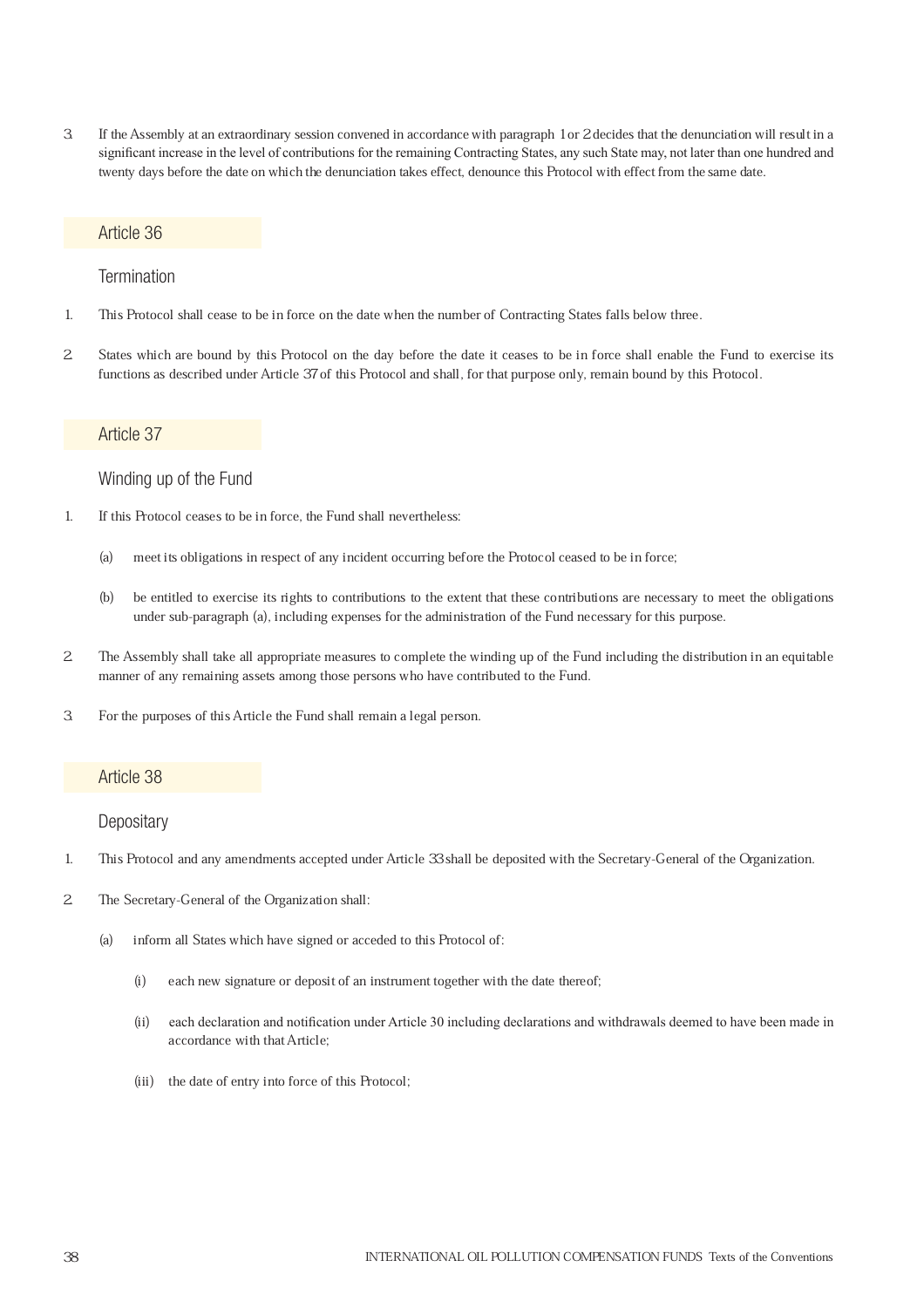- $(iv)$  the date by which denunciations provided for in Article 31 are required to be made;
- (v) any proposal to amend limits of amounts of compensation which has been made in accordance with Article  $33$ paragraph 1;
- (vi) any amendment which has been adopted in accordance with Article  $33$  paragraph  $4$
- (vii) any amendment deemed to have been accepted under Article 33 paragraph 7, together with the date on which that amendment shall enter into force in accordance with paragraphs 8 and 9 of that Article;
- (viii) the deposit of an instrument of denunciation of this Protocol together with the date of the deposit and the date on which it takes effect:
- (ix) any denunciation deemed to have been made under Article 34, paragraph  $5$
- (x) any communication called for by any Article in this Protocol;
- (b) transmit certified true copies of this Protocol to all Signatory States and to all States which accede to the Protocol.
- 3 As soon as this Protocol enters into force, the text shall be transmitted by the Secretary-General of the Organization to the Secretariat of the United Nations for registration and publication in accordance with Article 102 of the Charter of the United Nations.

#### Languages

This Protocol is established in a single original in the Arabic. Chinese. English. French. Russian and Spanish languages, each text being equally authentic.

DONE AT LONDON this twenty-seventh day of November one thousand nine hundred and ninety-two.

IN WITNESS WHEREOF the undersigned, being duly authorized by their respective Governments for that purpose, have signed this Protocol.<sup>6</sup>

```
6 Signatures omitted.
```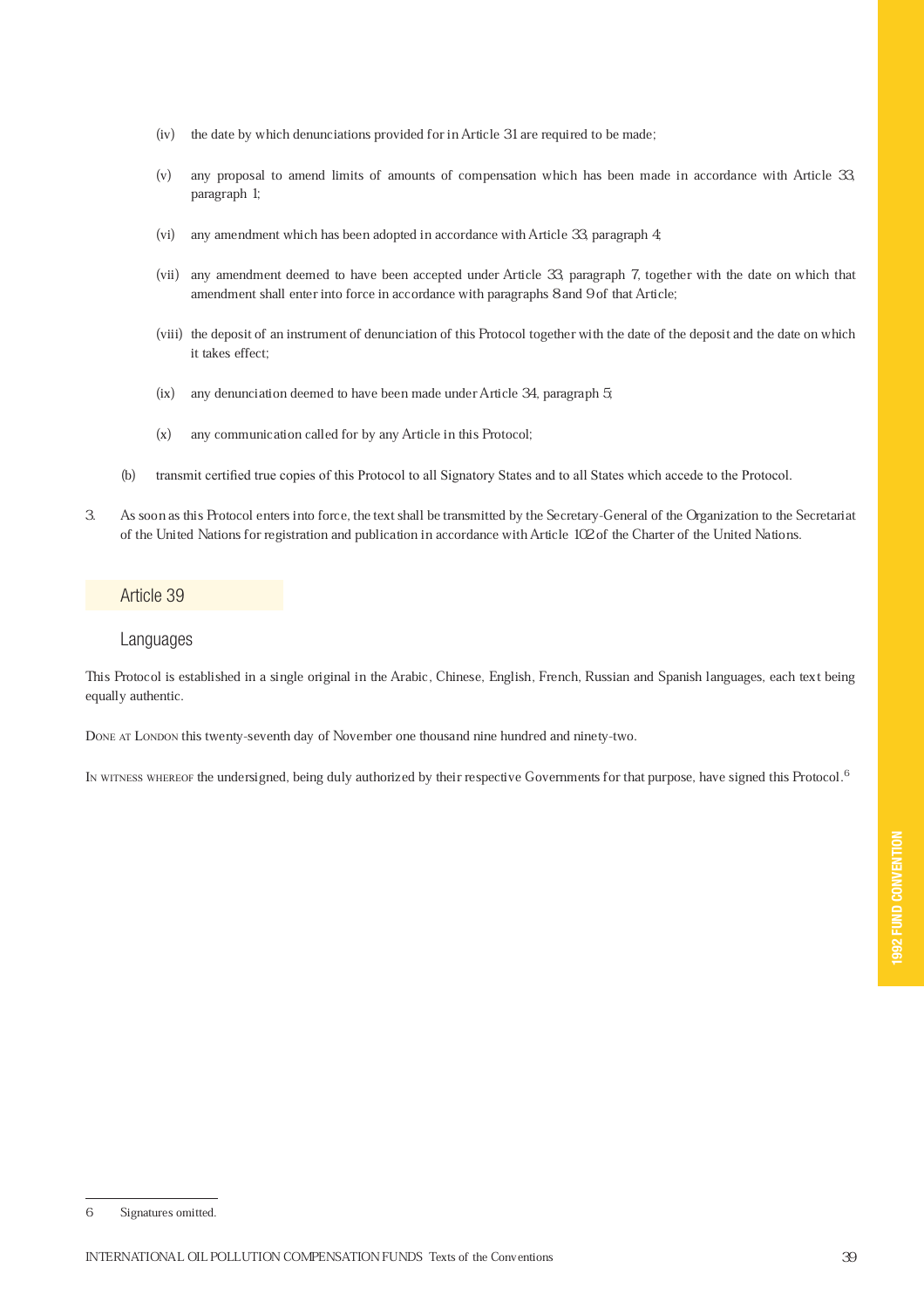# RESOLUTION

# (Adopted by the Legal Committee of the International Maritime Organization on 18 October 2000)

# **ADOPTION OF AMENDMENTS OF THE LIMITS OF COMPENSATION IN THE PROTOCOL OF 1992 TO AMEND THE INTERNATIONAL CONVENTION ON THE ESTABLISHMENT OF AN INTERNATIONAL FUND FOR COMPENSATION FOR OIL POLLUTION DAMAGE, 1971**

THE LEGAL COMMITTEE at its eighty-second session:

RECALLING Article 33(b) of the Convention on the International Maritime Organization (hereinafter referred to as the "IMO Convention") concerning the functions of the Committee,

MINDFUL of Article 36 of the IMO Convention concerning rules governing the procedures to be followed when exercising the functions conferred on it by or under any international convention or instrument,

RECALLING FURTHER article 33 of the Protocol of 1992 to amend the International Convention on the Establishment of an International Fund for Compensation for Oil Pollution Damage, 1971 (hereinafter referred to as the "1992 Fund Protocol") concerning the procedures for amending the limits of the amounts of compensation set out in article 6(3) of the 1992 Fund Protocol,

HAVING CONSIDERED amendments to the limits of the amounts of compensation proposed and circulated in accordance with the provisions of article  $33(1)$  and  $(2)$  of the 1992 Fund Protocol,

- 1. Aborts, in accordance with article 33(4) of the 1992 Fund Protocol, amendments to the limits of the amounts of compensation set out in article  $6(3)$  of the 1992 Fund Protocol, as set out in the Annex to this resolution;
- 2 DETERMINES, in accordance with article 33(7) of the 1992 Fund Protocol, that these amendments shall be deemed to have been accepted on 1 May 2002 unless, prior to that date, not less than one quarter of the States that were Contracting States on the date of the adoption of these amendments (being 18 October 2000) have communicated to the Organization that they do not accept these amendments:
- 3 FURTHER DETERMINES that, in accordance with article 33(8) of the 1992 Fund Protocol, these amendments, deemed to have been accepted in accordance with paragraph 2 above, shall enter into force on 1 November 2003
- 4 REQUESTS the Secretary-General, in accordance with articles 33(7) and 38(2)(vi) of the 1992 Fund Protocol, to transmit certified copies of the present resolution and the amendments contained in the Annex thereto to all States which have signed or acceded to the 1992 Fund Protocol; and
- 5. FURTHER REQUESTS the Secretary-General to transmit copies of the present resolution and its Annex to the Members of the Organization which have not signed or acceded to the 1992 Fund Protocol.